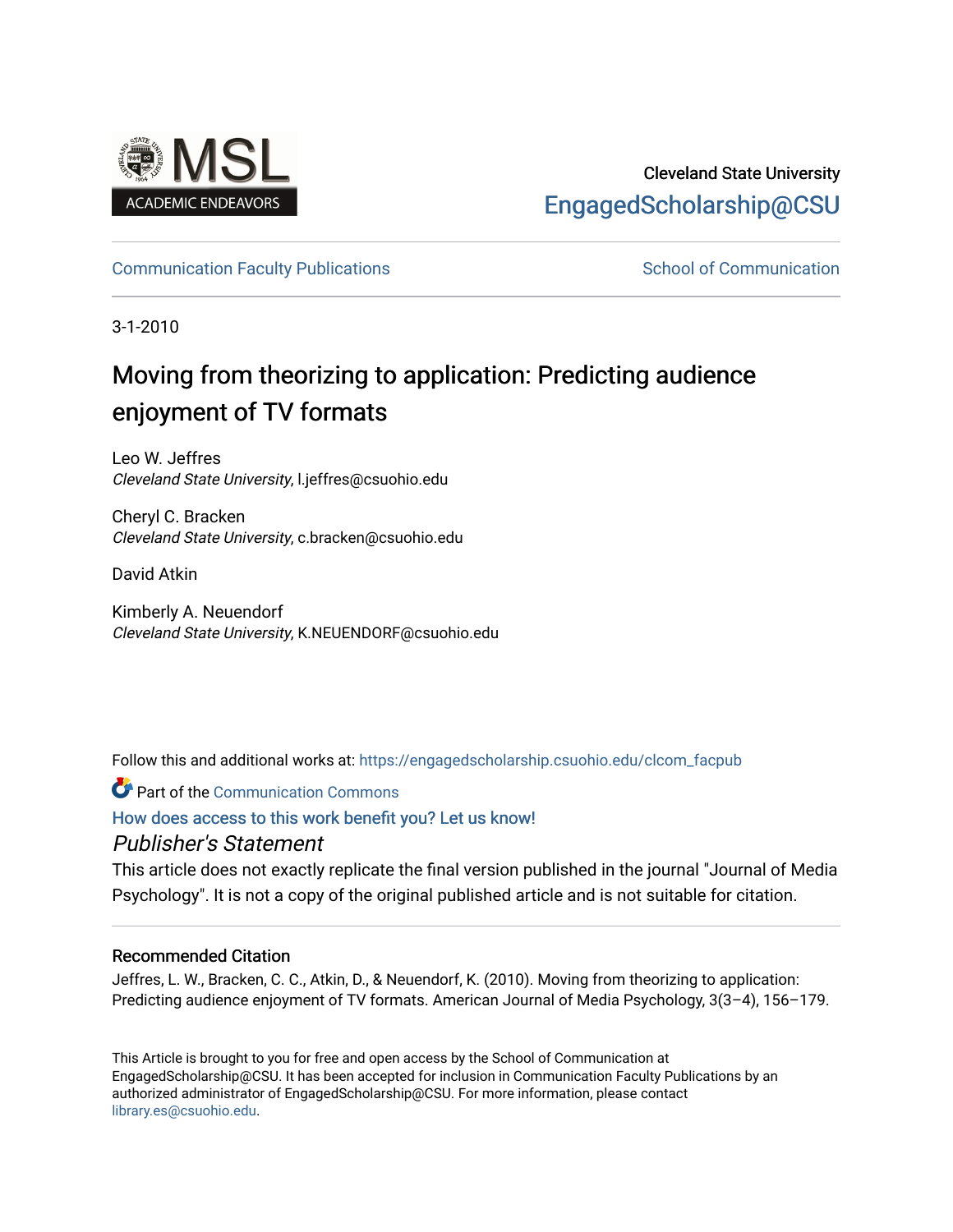# MOVING FROM THEORIZING TO APPLICATION: PREDICTING AUDIENCE ENJOYMENT OF TV FORMATS

Leo W. Jeffres, Cheryl Campenella Bracken, David Atkin and Kimberly Neuendorf

 $\Gamma$  he rapidly evolving media environment is intensifying the pace of experimentation with new TV program formats. After decades of a stable "quiet life" of oligopolistic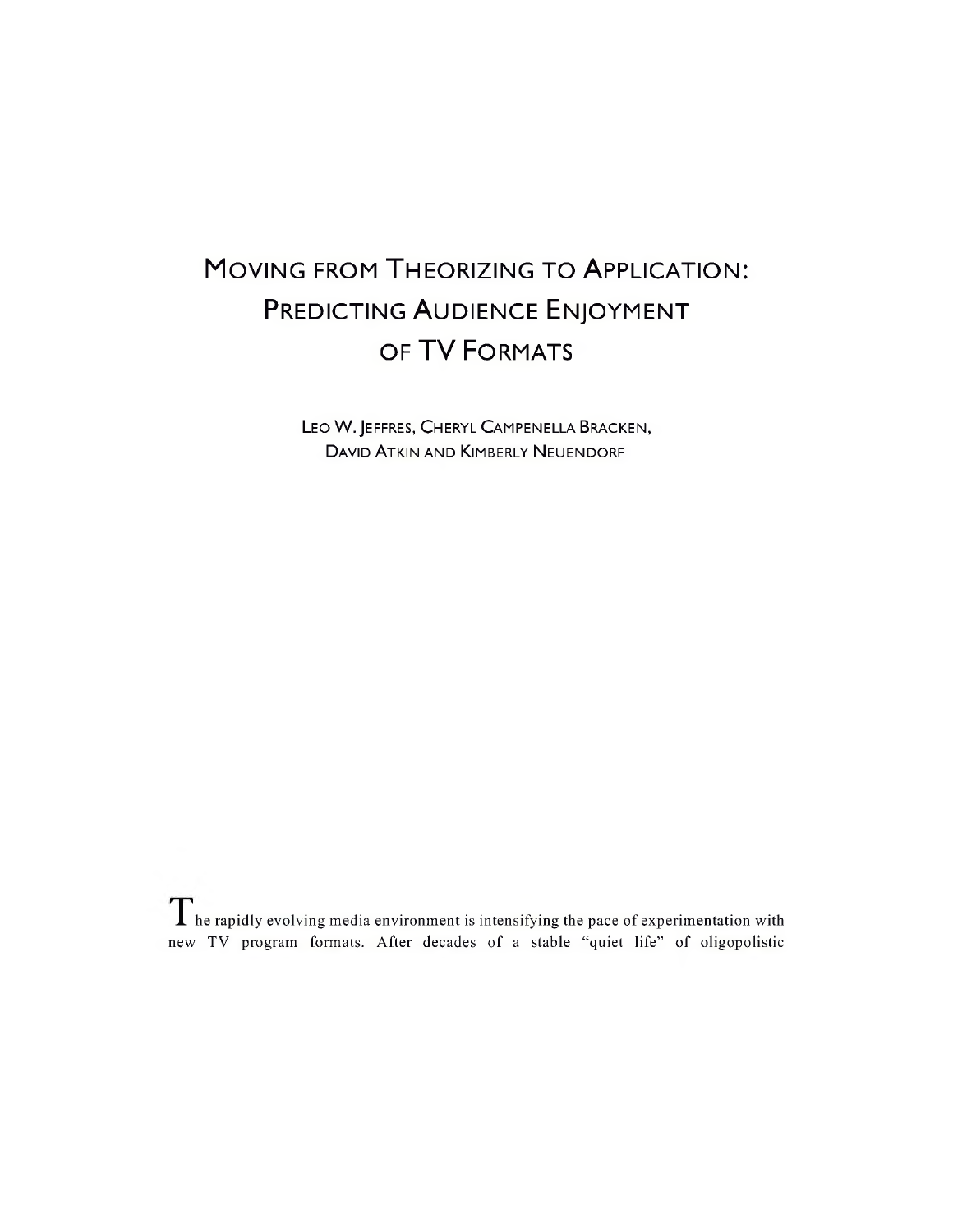competition—which saw a handful of formats dominate network fare (e.g., Litman, 1994)—programmers began diversifying their program menus after 1990 (Adams, 1993; Grant, 1994; Lin, 1994; 1995a. 1995b; Mittell, 2004; Newcomb, 2007). These "changing menus" have been stimulated, in part, by the rapid growth in channels and the volume of time which must be "filled" (e.g., Abelman & Atkin, 2000, 2010). Competition dictates need, but the larger menu also allows for professional creativity.

Communication scholars face theoretical as well as practical considerations when examining the media forms that emerge in this new environment. Where do television formats come from? A sociological answer is found in the "production of culture" literature (e.g., Custen, 1986; Tuchman, 1983), but that tradition often bypasses the role of audiences, which is important for an explanation from a communication perspective. A long history of film scholarship situates the development of genres in a tacit relationship between audience interests and predictable content forms (Gehring, 1988; Grant, 1977; Schatz, 1981). While genre films have been the target of scholarly debate and even prejudice (Braudy, 2002; Derrida, 1980), they invoke past contents that provide a comfort zone for viewers, answering to their past experiences and meeting certain expectations for viewing.<sup>2</sup> When audiences confront "new" forms, they use cues introducing the program to make inferences about the setting, topic and structure, activating inferences based on past experience. As more examples of a new format appear, audiences develop stronger and clearer expectations that direct their viewing and selection (e.g., Lin, 1996). Formats from the past appear new when recast with current popular culture, problems and language (White,  $1985$ ).<sup>3</sup> This processing activity by audiences has been linked to the uses and gratifications that are delivered by the viewing and sought in subsequent viewing across time; thus, content and form are linked to the sustaining functions from the format. Beliefs about media are important in expectancy value theory for gratifications research (Palmgreen & Rayburn, 1985), where gratifications are strongly related to beliefs about media attributes.

One area ripe for this application lies in predicting audience media behaviors, such as their enjoyment of television formats. As a "practical target," such investigation makes great sense because of its economic ramifications. Although media behaviors can be instrumental as well as expressive, for the most part we can view media behaviors as optional uses of free time that fulfill particular uses and gratifications. And it is this functional theory that offers

<sup>&</sup>lt;sup>2</sup>The concept of a metaphorical "contract" between media producers and spectators extends beyond film to genres in television (Kaminsky with Mahan, 1985) and other cultural products (Berger, 1992).

<sup>3</sup>Creative professionals in communication respond as well to audiences and their peers, copying, changing and evolving formats that solidify a core "definition" or blur the boundaries with other formats. Over time, formats represent successful compromises between creative producers (the collection ofencoders — writers, directors, producers) and public expectations. New formats generally represent combinations ofolder formats, or subtle changes in the elements associated with an existing one (e.g.. Wood, 2004).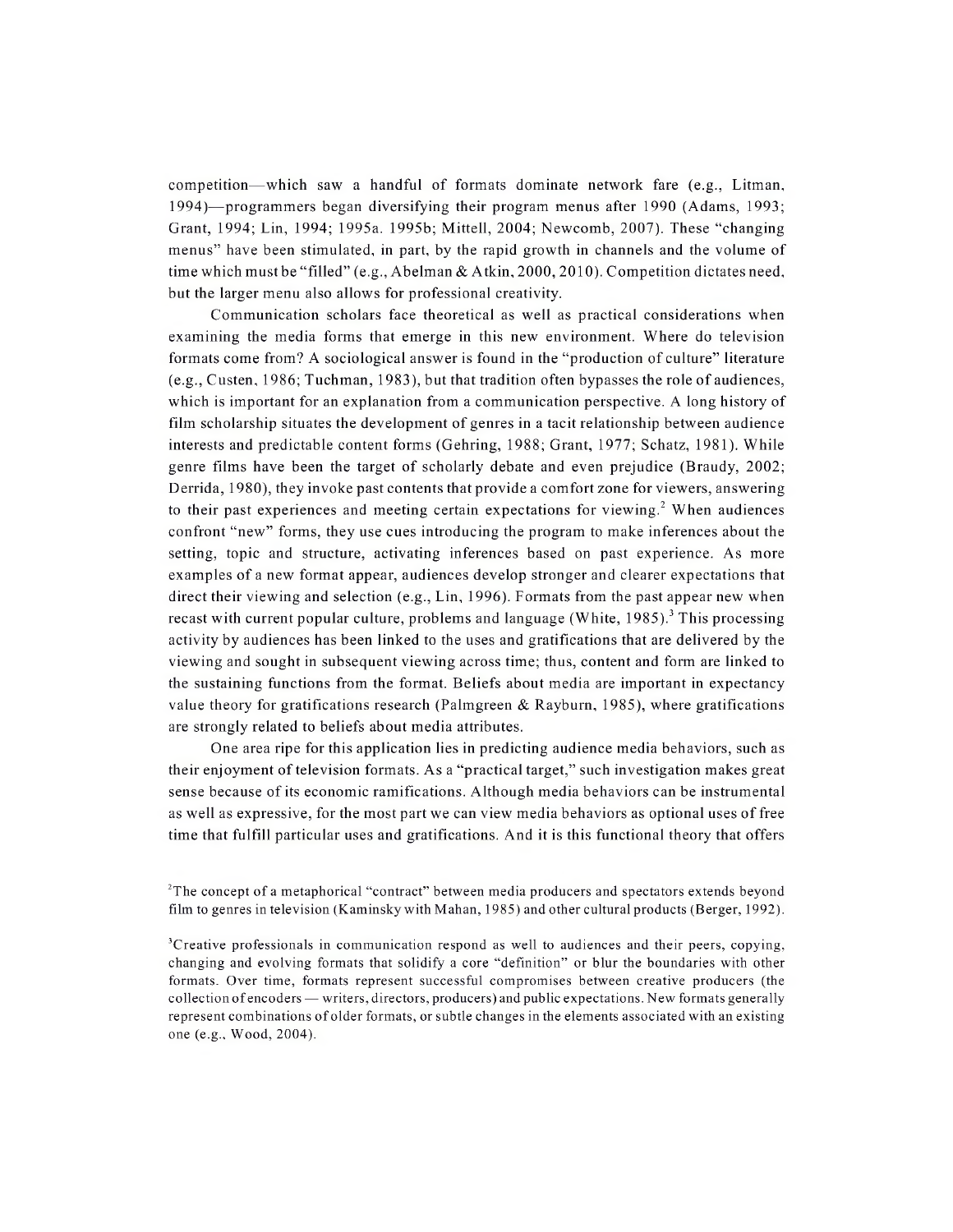the most promise. Even though media forms are constantly changing, most options available to audiences today have been around for many years and carry with them considerable history for the audience (e.g., Gehring, 1988; Newcomb, 2007). When novel forms do appear, the clarity with which they are defined by audiences and their establishment as forms provide an opportunity to "predict" audience use. The present study explores model building predicting audience enjoyment of the currently popular TV format, "reality TV."

# Predicting Audience Enjoyment of Reality TV

Work on social cognition suggests that audiences find content more meaningful if it is relevant to preexisting mental structures that render the information interpretable, whether it be in the form of a TV program (e.g., Liebes & Katz, 1990) or movie (Shively, 1992). The resulting audience schemas are particularly salient for contents that reflect collective preoccupations (or "chronically activated mental structures," in psychological parlance) (DiMaggio, 1997, p. 263).

The "reality TV" format emerged in one form in the late 1970s, with programs that featured people engaging in individual activities that were novel, or attempts at setting records for the sake of audience enjoyment (Rushdie, 2001). Although "non-fiction" programming, the format disappeared and differs from the one that assumed the same label in recent years with the advent of "Survivor," a program so successful in generating audiences that imitators followed and the evolution of a new format began. Programs to follow kept the ingredients of exotic locales and competition amongst a cast of "real people" (non-actors), e.g., "The Amazing Race," as well as those that used more mundane locations and created contests in confined quarters, e.g., "Big Brother" (Civitillo, 2001). The rewards grew as contestants sought a job with one of Donald Trump's companies in "The Apprentice." As creativity flowed with new wrinkles on the form, competition shifted from solely monetary rewards to personal relationships ("The Bachelor" and "Average Joe") and actors replaced "real people" in some versions ("Celebrity Mole"). MTV produced its own set of "reality TV" programs (Newcomb, 2007), targeting younger audiences with programs featuring young singles living together ("Real World") and competing in a survival contest ("Road Rules"), as cable targeted teens with a survivor format ("Endurance").4

Clearly, the academy has made a distinction based on a competitive dimension. One

<sup>4</sup>As the format has grown, it has merged with other formats, generally with the competitive element center stage: talent competitions (e.g., "American Idol"), modeling and fashion (e.g., "Project Runway"), dancing competitions (e.g., "Dancing with the Stars"), and weight loss (e.g., "The Biggest Loser"). The American Academy of Television Arts and Sciences took notice and added several categories to the Emmy competition, giving awards to the "outstanding reality-competition program," the "outstanding reality program," and "outstanding host of a reality or reality-competition program."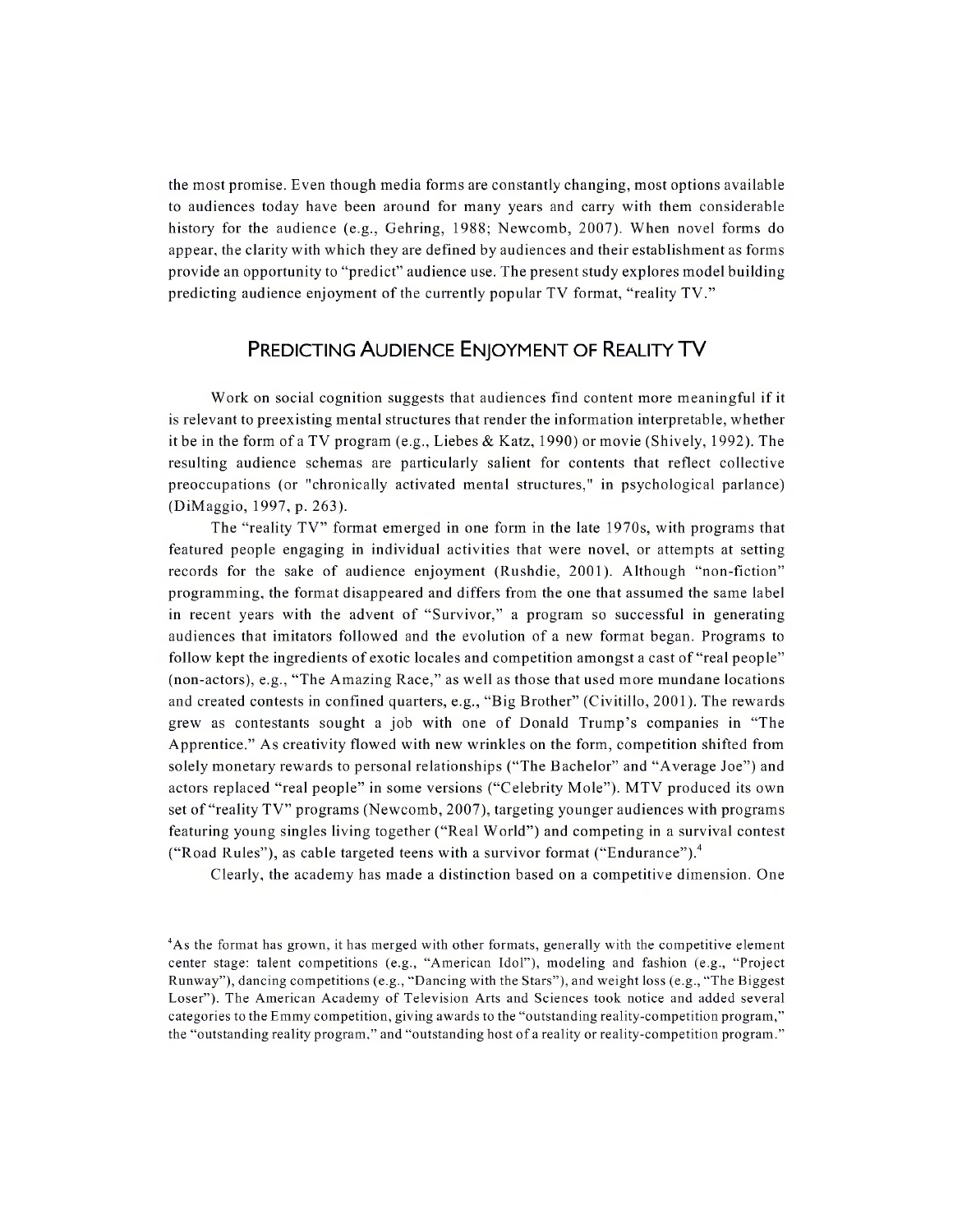website devoted to the format lists more than 400 programs — using a liberal definition and counts seasons as unique [\(http://www.realityshows.com](http://www.realityshows.com)). Mass communication scholars focusing on content structures have expanded our understanding of the ingredients that make up what is called "reality TV" in the popular press. Drawing on results of a focus group. Hall (2003) found six dimensions on which reality programs were evaluated: plausibility, typicality, factuality, emotional involvement, narrative consistency and perceptual persuasiveness. Nabi et al. (2003) conducted a Q-sort among 38 city residents, finding that they distinguished reality-based TV shows from most other major programming formats. In a second study using a survey, the authors questioned the role of voyeurism as an appeal for watching reality television shows and also found that regular viewers receive different and more varied gratifications from their viewing than do periodic viewers. They recommend investigating dimensions distinguishing different types ofreality-based programming. Jones (2003) observed that viewers of "Big Brother" in the United Kingdom have "personalized reality contracts" with the show. Andrejevic (2002) suggests that the same program represents the "democratization of celebrity" status for viewers. Fetveit (1999) suggests that the proliferation of reality TV expresses a longing for a lost touch with reality.<sup>5</sup>

Despite the extensive scholarly attention paid to the evolution of media forms, Biocca (1991) and others have criticized the dearth of theory in this area. Borrowing from film tradition and its use of "genre" to refer to a predetermined structure (e.g., Hall, 2006), we can identify television formats as following a "form" that has prior significance to audiences. This is significant because it means viewers have expectations guiding their media seeking and selection.

Relatively few studies have looked at audience perceptions of film or TV forms (e.g.,

 ${}^{5}$ The list of programs that fit comfortably into the "reality TV" format continues to grow and the ingredients that help audiences to identify the form are becoming clearer. We conducted a focus group composed largely ofthose in the target audience for reality television programs, age 18-30. Although not all of the participants watched reality TV programs regularly, all were familiar with current programs and had opinions and sufficient information about their content to participate. The following characteristics emerged in a collective definition, several of which are consistent with results of the research cited above: \*competition—for participation in a game of attrition, for "end-game" prizes; \*unscripted but planned behavior—participants follow rules but their words are not scripted in the sense that "fictional" media are; \*participants are non-actors—mostparticipants are drawn from a pool of "real" people considered by producers. In some versions, all participants are youthful, to be consistent with the program's competitive theme (e.g., "Average Joe"), but an effort to achieve diversity is made on most, allowing for more ofthe audience to find targets ofidentification; 'limited rather than open-ended time frames—although the length of programs varies, each isa limited run, generally a matter of weeks or months. The format thus entails only a modest time commitment on the part of audiences, allows for non-actors to participate without disrupting their lives inordinately, and it allows for a tempo of competition that sustains novelty in competition and relationships. This also means that "seasons" are self-contained, with subsequent years featuring new locales, new participants, and new activities and rewards.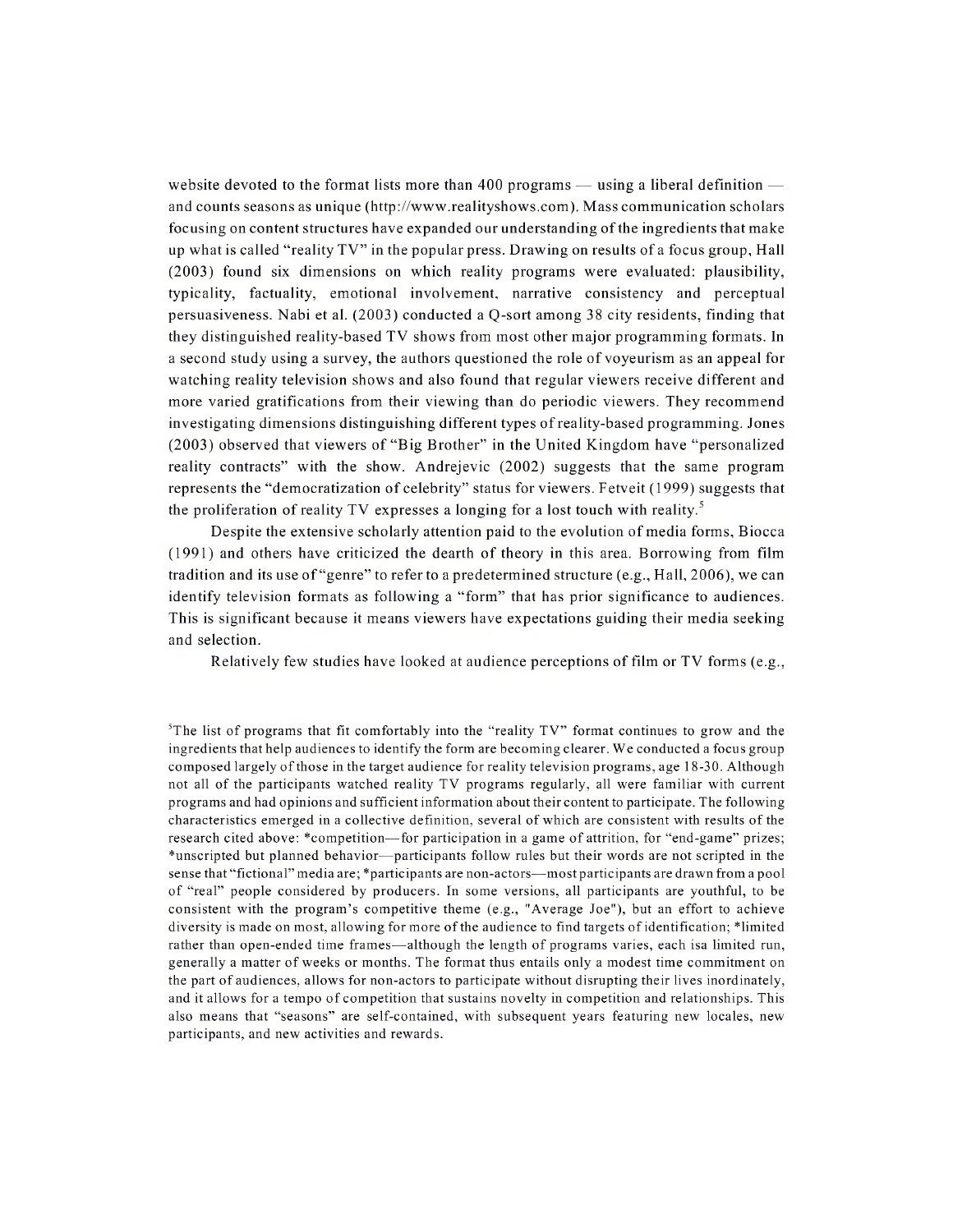Austin & Gordon, 1987; Glass & Waterman, 1988; Hall, 2003, 2006). Jeffres, Neuendorf and Giles (1990) found that a broad range of college students varied in their agreement with critics on what constituted popular film genre and television formats. Their study showed that audiences can articulate their expectations but they do not conform to some uniform critical standard. Although the number and nature of formats varies across studies — and is theoretically unlimited — most academic studies identify between six and twenty categories (Abelman & Atkin, 2010; Lin, 1995a). These formats are not simply a taxonomic device for researchers and practitioners, however, as studies show that audiences can identify distinct attributes associated with a given category (e.g., situation comedy vs. action-adventure). Nabi et al. (2003) also supports this notion with the television reality format, the consumption of which we address in the context of audience viewing motivations.

## Uses and Gratifications

Although uses and gratifications theory also figures prominently in effects studies, the functional approach is one oftwo that focus on media behaviors as dependent variables, the target of explanation and prediction. Accordingly, people engage in media use for particular uses and gratifications derived. Traditionally, uses and gratifications can be traced to an individual's need structure, available media and alternative non-media sources of need satisfaction (Dimmick, McCain, & Bolton, 1979; Perse & Rubin, 1990).

The uses and gratifications literature identifies several dimensions. McQuail, Blumler and Brown (1972) offer a typology of gratifications: diversion (emotional release and escape from the daily routine and problems), personal relationships (including parasocial companionship and social utility, which includes family viewing, viewing to meet the standards of a group and viewing for ideas, topics, things that feed into interpersonal conversations), personal identity (e.g., self evaluation), reality exploration (for ideas about personal concerns), value reinforcement, and surveillance (McDonald & Glynn, 1984). Dobos and Dimmick (1988) provide a thorough summary of the dimensions of gratifications which have emerged from studies: surveillance—to keep in touch with international, national, state and local events; knowledge—to get information about events, issues, the government, things affecting one's family, to help make decisions; escape/diversion—to fill time, for relief from boredom, to divert attention from personal problems; excitement—for stimulation; interpersonal utility—for things to talk about and material to influence others.

Since we're focusing on non-instrumental uses ofthe media, we need to pay attention to alternative sources ofsatisfaction and leisure-time interests; similar dimensions have been identified as underlying motivations for leisure—self-expression/achievement, education/ information, interpersonal companionship, relaxation/diversion, physiological/health, sophistication/ intellectual, and beauty/aesthetic (see Beard & Ragheb, 1980; Bishop, 1970; McKechnie, 1974; Pierce, 1980; Witt, 1971). In general, studies have used the full range of uses and gratifications to predict media behaviors. Following this tradition, we will ask the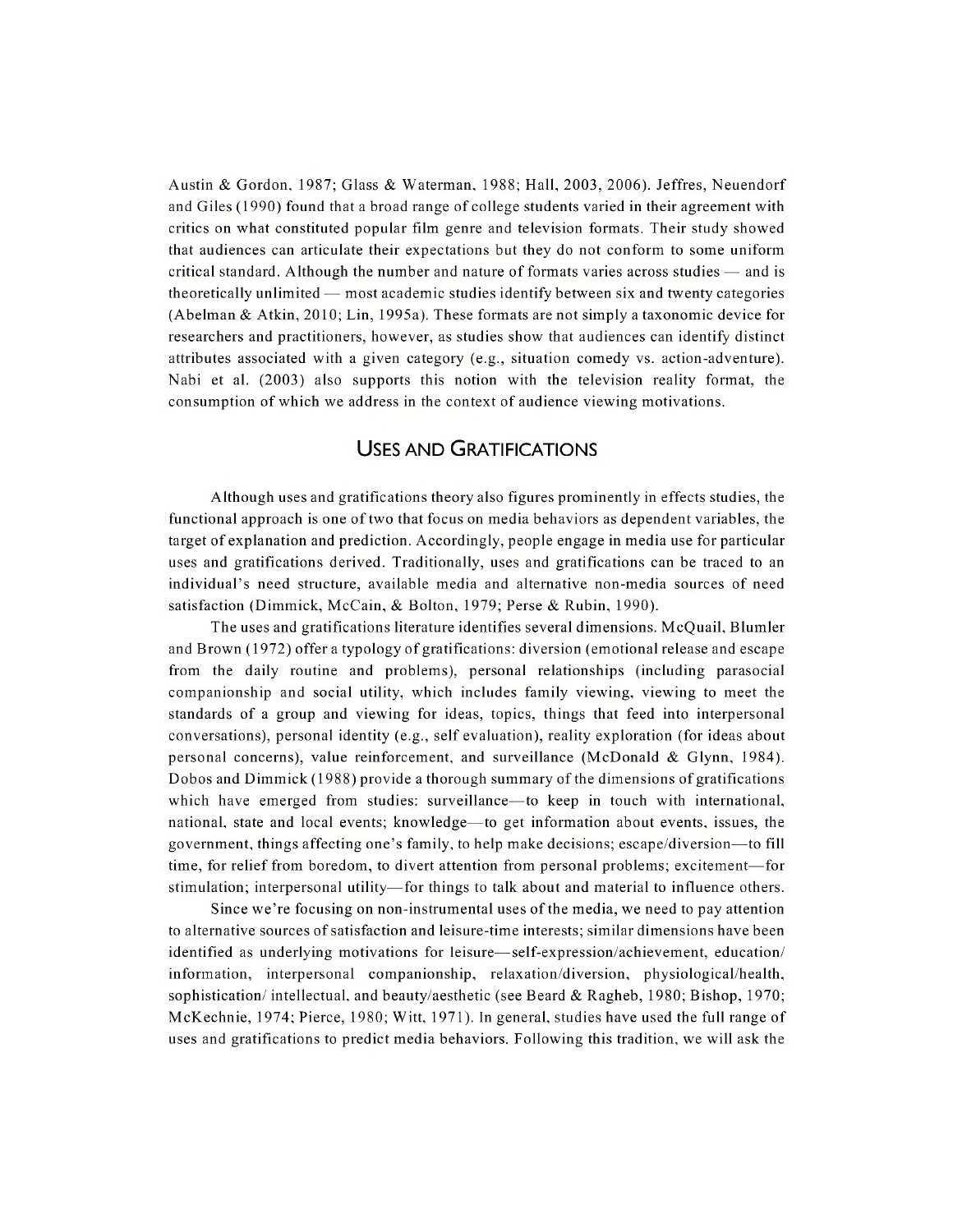following research question:

RQ1: What uses and gratifications predict enjoyment ofreality TV programs and other formats?

#### Uses and Gratifications and Media Formats

Particularly popular in the 1970s and 1980s, the substantial literature on TV uses and gratifications drew fewer contributions after 1990 (see Kang & Atkin, 1999; Lin, 1996). With a body of results showing the utility of uses and gratifications, scholars moved on to other important social concerns—e.g., new media uses, or media effects in various domains. Since the same content could fulfill different uses and gratifications for different people and different content could perform the same uses (functional equivalence), inquiry seemed to have no solid anchor within the theory (Lin et al., 2002). Nonetheless, scholars have tried to link uses and gratifications to specific media content or formats. Wicks (1989) found that five dimensions of uses and gratifications explained viewing television news (also see Henningham, 1985; Levy, 1979), Livingstone (1988) linked escapism and other gratifications to watching soap operas, Brown, Campbell and Fischer (1986) found teenagers watching music videos for excitement and mood control, and Duncan and Brummett (1989) linked voyeurism, fetishism and narcissism gratifications to watching sports.

The present analysis incorporates another format—reality television — to the list, one that is evolving but has been around long enough for us to view the "defining process" and link enjoyment of the format to the larger uses and gratifications literature. We argue that one reason that the uses and gratification literature has been insufficient in predicting audience media behavior patterns is the rather stationary level of theorizing. Scholars need to move down from the major uses and gratifications dimensions to more specific functions tied to the format structure. Although Nabi et al. (2003) question the importance of "voyeurism" as an appeal for watching reality programming, other commentators (e.g., Civitillo, 2001; Shugart, 2006) suggest the contrary, that the current "reality" format appeals to the audiences' voyeuristic interest in seeing how personal relationships endure in competitive situations where drama magnified.

Such competition involves audiences, non-actors that allow for identification with participants, and unscripted behavior that could be vicariously acted out by viewers (e.g. Newcomb, 2007; Lundy, Ruth, & Park, 2008). Hall (2006) found that a key audience appeal for reality programs was the perception that a cast member's behavior was a reflection of  $(1)$ their own will and personality which, in turn, have consequences for the show's outcome. This is naturally linked to a more specific subset of uses and gratifications theory, parasocial communication, which says that people often establish personal relationships with the strangers they encounter on the screen. The illusion by audience members that they are engaged in a face-to-face relationship with someone in the media (Horton  $\&$  Wohl, 1956;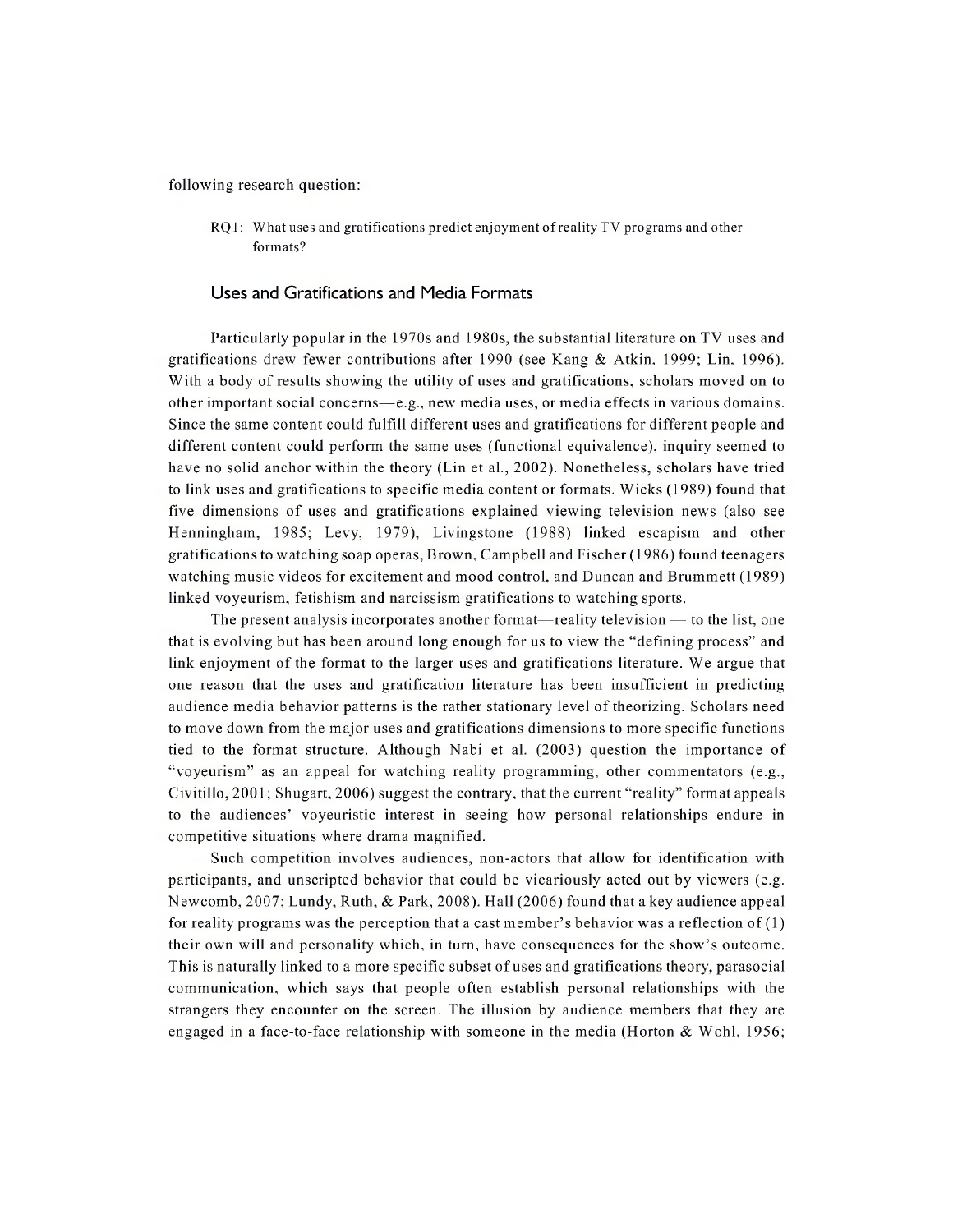Houlberg, 1984; Rubin & McHugh, 1987) is more easily linked to viewing reality TV shows than watching programs with actors (Wang, Fink,  $& Cai$ , 2008). While people may fantasize that they know celebrities, there is an enormous status gap, but the non-actors in "Survivor" or "Big Brother" are drawn from the audience and are more accessible for relationships. Indeed, the use ofthe Internet for audiences to pose questions reinforces that opportunity for audience interaction with program personalities. We thus posit that:

Hl: Parasocial uses and gratifications will be positively related to enjoyment of reality fare.

Other television formats that share some of the defining ingredients of reality TV also may be linked to parasocial communication, e.g., news (Houlberg, 1984; Levy, 1979; Rubin & McHugh, 1987). Thus, we pose the following:

RQ2: What television formats will be positively related to parasocial uses and gratifications?

Hall (2006) found that humor and unpredictability were key appeals of reality fare, which contribute to greater audience suspense and to greater involvement as well as perceived realism. Given that reality programs like *Survivor* have been likened to a form of gladiatorial combat, where audience interest is piqued by the realism of dramatic conflicts (e.g., Rushdie, 2001), then perceptual dimensions may also determine other entertainment gratifications sought.

#### Presence

A relatively new concept in the mass communication literature is the notion of presence, which says that audiences in some situations view programming as a non-mediated experience or as an illusion of nonmediation (Lombard & Ditton, 1997). Dupagne (1999), for instance, posited a link between a desire for realism (e.g., nature programs) and adoption of video technologies that are rich in presence (i.e., high definition television). This notion was supported by Authors (in press), who found that viewers who reported experiencing a higher level of presence were more likely to report desiring larger televisions. More recently, changes in TV pacing interacted with screen size to impact viewers' experiences of presence with larger screens and slower-paced content, leading to higher levels of presence being reported (author, in press). Additionally, levels of presence sensations have been tied to media content (Dillon, Keogh, Freeman, & Davidoff, 2000) and to content preference (Author, 2004). There is a clear potential for those who experience "virtual" relationships with the non-actors in reality programming (i.e., para-social communication) to also experience the viewing as a non-mediated, or "real" experience. Across these gratifications, we posit: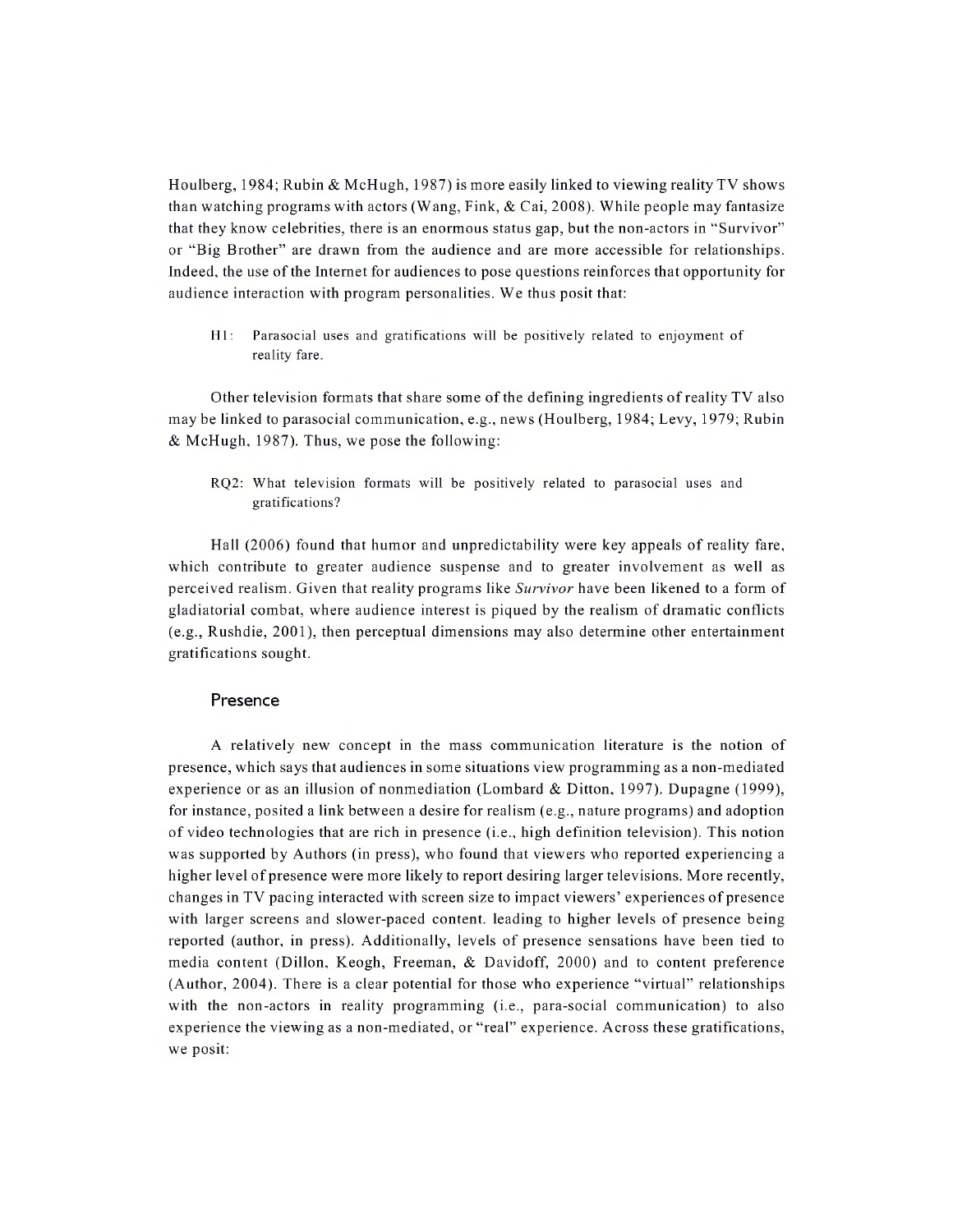H2: Reporting a sensation of presence will be positively related to enjoyment of reality fare.

For various other formats in question, we ask whether audiences who are more likely to engage in such non-mediated viewing are more likely to enjoy watching reality TV; in particular:

RQ3: What other formats will be positively related to presence?

#### Building a Path Model

Efforts to predict enjoyment of a particular form of media content must take into account the larger context (see Figure 1). As noted above, influences on people's uses and gratification include alternative leisure options and the media available, which we posit will be positively related to social status. These also have been linked to different patterns of needs, which will not be built into the model employed here. One's media environment is often viewed as merely the size ofthe menu (access via cable/satellite to a broader selection), but it also includes one's affinity for the medium in question, television. These attributes will be related to uses and gratifications fulfilled by TV viewing which, in turn, predict the presence experience and specific parasocial gratifications obtained. Parasocial gratifications are worthy of separate consideration because they've been extensively linked to enjoyment ofreality TV—given its interactive nature — and we expect that to be the case here as well

# **METHOD**

A survey was conducted in a major metropolitan region of the Midwest, using a probability sample of residents and interviews conducted with a CATI (computer-aided telephone interviewing) system. Telephone numbers were selected through random-digit dialing procedures. The I.R.B.-approved survey was presented as a general poll with an emphasis on entertainment. A total of 314 interviews were completed, with a cooperation rate of about 40 percent. Variables were operationalized as follows.

#### Defining Reality Television

Respondents were told the following: "In the past couple years a TV format called 'reality shows' has become popular. Examples include: "Survivor," "The Amazing Race," "Big Brother," "Paradise Hotel," and "Temptation Island." "Ifyou had to describe what these programs have in common to someone else, what would you say?" Interviewers probed twice.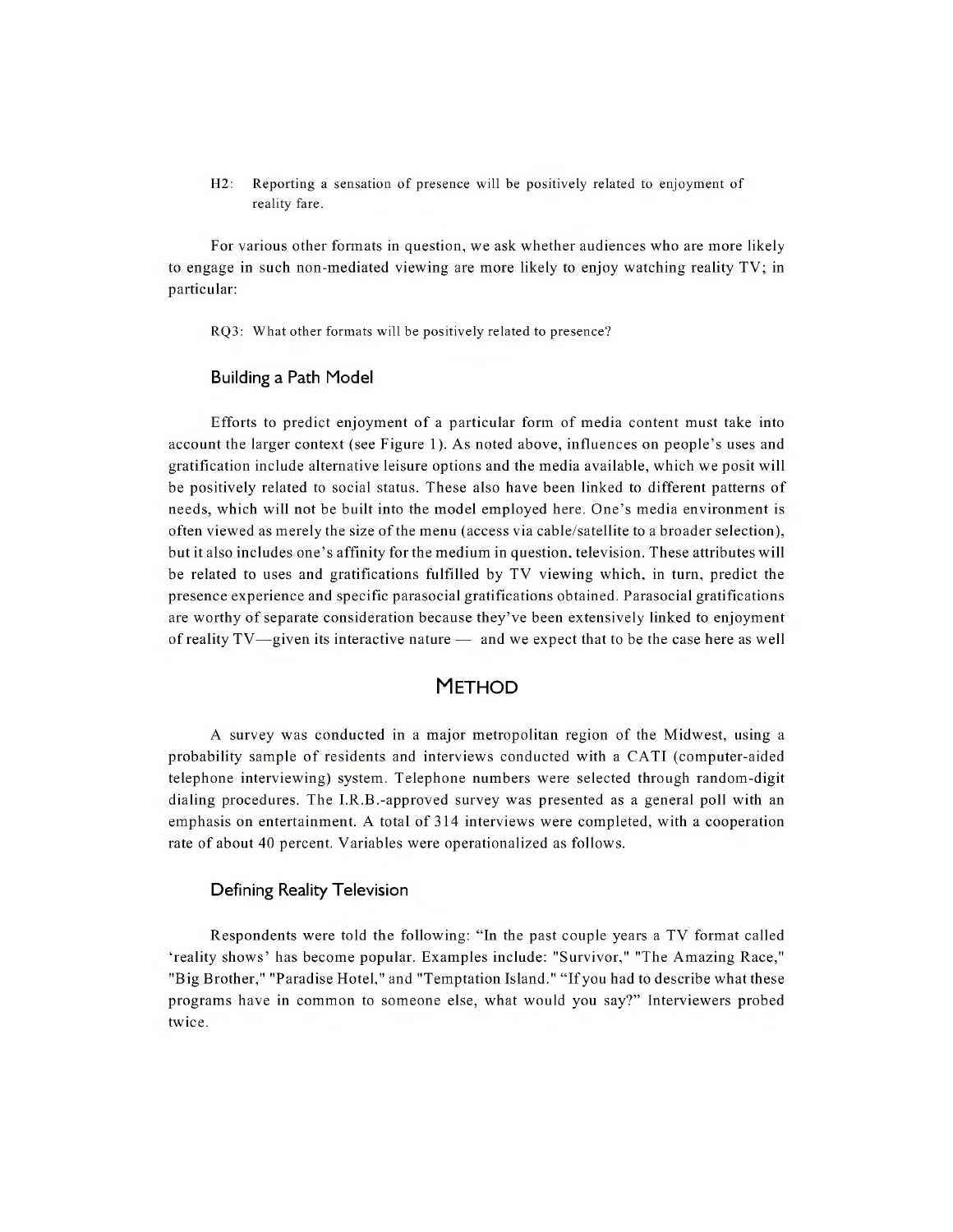

Figure 1: Proposed Model Predicting Enjoyment of Reality TV in a Leisure Environment

#### Enjoy Watching Reality Television Programs and Other Formats

Respondents were asked to use a 0-10 scale to indicate how much they enjoy watching different types of TV shows, where 0 means one dislikes it very much, 5 is neutral and 10 means one likes it very much. The formats were assessed in the following order: situation comedies, game shows, crime dramas, medical dramas, news magazine shows, reality TV shows, sports programs, movies, science fiction programs, afternoon soaps or serials, talk shows, cartoons, musical programs, regular local news, and national TV news.

#### Parasocial Uses and Gratifications

After the item asking respondents what the reality shows have in common, they were told the following: "Now I'm going to read <sup>a</sup> few statements about these types of programs and I'd like you to use a 0-10 scale to tell me how much you agree with each one, where 0 means you completely disagree, 5 is neutral or you don't know, and 10 means you completely agree." The statements were: "People who participate in these shows seem like real folks, not actors; <sup>I</sup> can relate to the people in these shows;" "Eventually <sup>I</sup> feel like I'd know these folks personally if I ran into them somewhere;" "It's fun watching people cope or compete naturally, without a script; I look forward to watching my favorite reality programs and try to figure out who's going to win." Responses to all five items were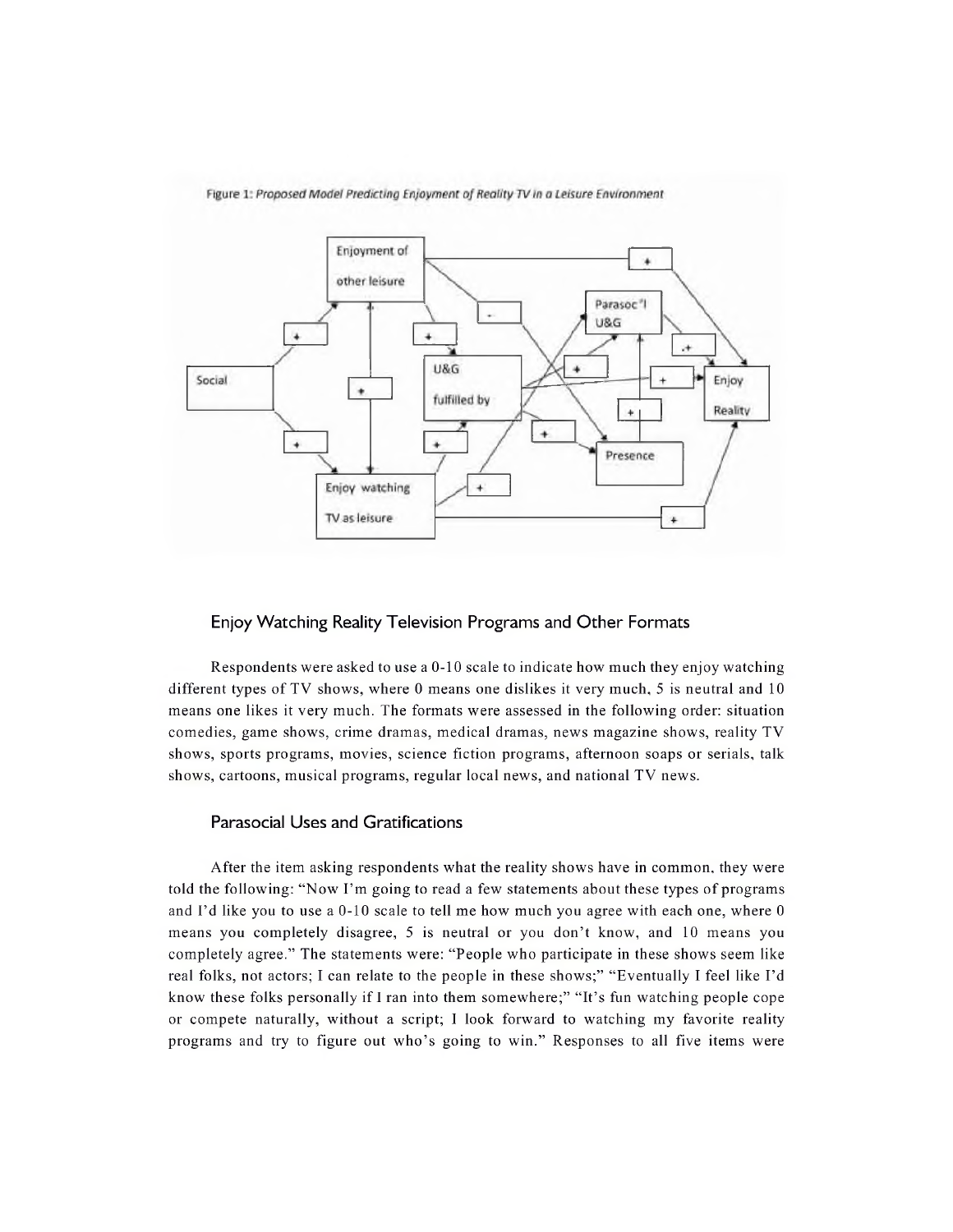standardized and the scores summed up for a measure of parasocial uses and gratifications derived from watching reality television programs (Parasocial U&G alpha = .85). The items are modeled after those used in a parasocial interaction scale designed to fit news broadcasts (see Rubin, Palmgreen, & Sypher, 1994, pp. 273-277).

#### Presence Viewing Experience

Respondents were asked to use the same 0-10 scale to tell how much they agreed with two items tapping the viewing experience as "non-mediated" reality. The items were: "When I watch reality TV shows, I felt like I came back to the "real world" after a journey;" "When I watch reality shows the TV creates a new world for me, and that world suddenly disappears when the broadcast ends." Respondents were then asked to use a slightly different 0-10 scale for four other items. Respondents were told: "Now, I'd like you to use a <sup>0</sup> to 10 scale to tell how often each of these statements applies to you when you watch reality TV shows, with <sup>0</sup> meaning never and <sup>10</sup> meaning always." The four items were: "I feel like I'm in the world television has created;" "I feel like my body is in the room but my mind is inside the world created by television;" "The TV-generated world seems more real or present for me than the real world;" "The TV-generated world seems like something I saw rather than somewhere I visited." Responses to all six items were standardized and the scores summed up for a measure of presence (Presence alpha = .80; see Lombard and Ditton, 2001).

#### Uses and gratifications sought for television viewing

Items used in past studies were selected to tap each of the dimensions identified by scholars that include McQuail, Blumler and Brown (1972) and Dobos and Dimmick (1988). Scored on a 0-10 scale, the items measuring uses and gratifications can be found in Table 1; responses were standardized and summed for a scale (TV U&G alpha = .85).

#### Enjoyment of Leisure Options

Respondents were asked to use a 0-10 scale to tell "how much you enjoy doing each of a series of leisure-time activities, including watching television, where 0 means you completely dislike doing this, 5 is neutral and 10 means you like doing this very much." The leisure options included the following: "going out to see movies in a theater;" "going to plays presented on stage at the [City] Playhouse," "in [downtown theater district] or elsewhere in [City];" "going to professional sporting events such as the [professional football team]," "[professional baseball team]", or "[professional basketball team];" "going to local festivals or public events such as the air show, rib fest, and the Grand Prix;" "going to concerts and musical events at [the orchestra] Hall," "[summer orchestra outdoor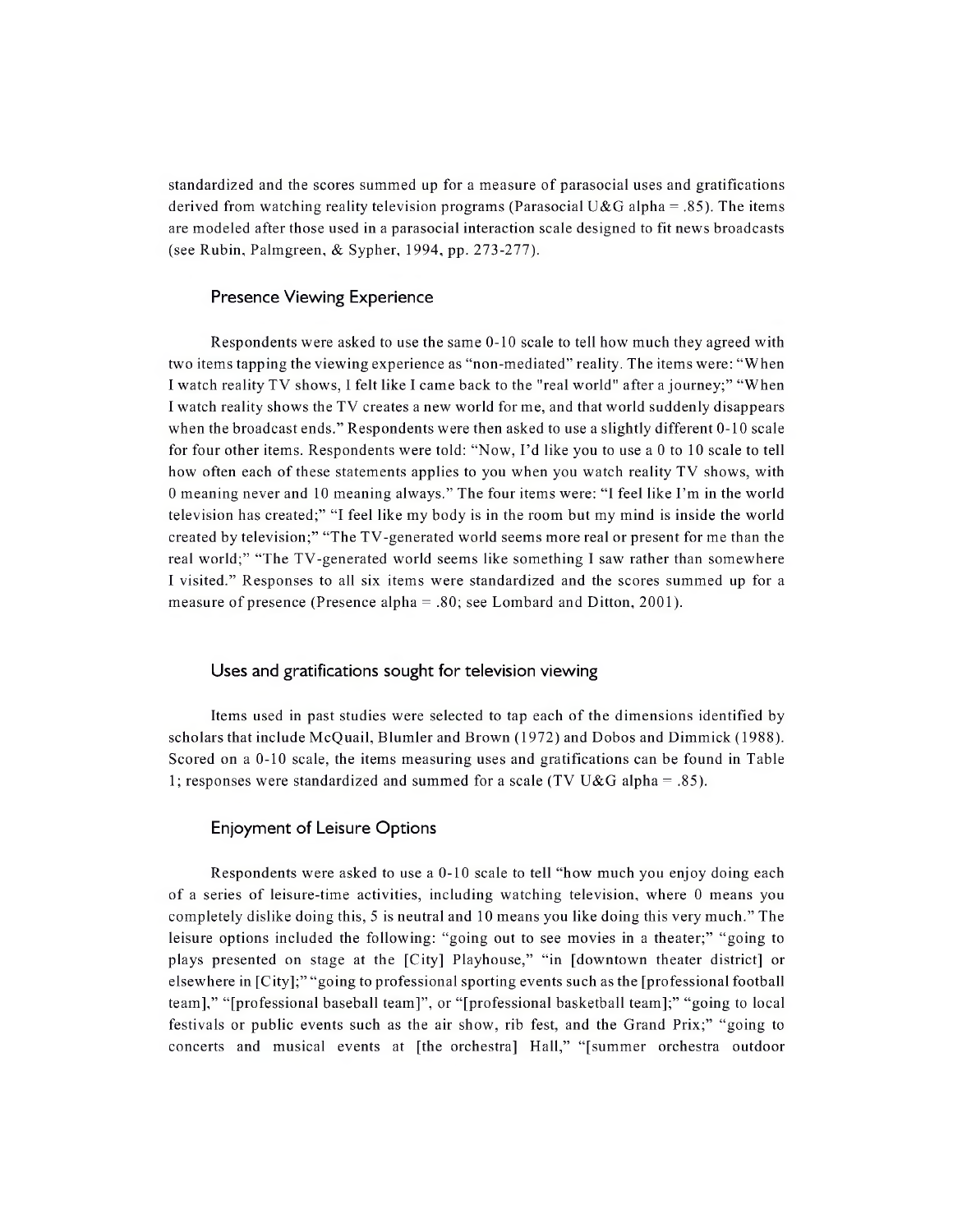|                                                    |          | Game             | Crime   | Medical       |          | Science         | Soaps/   |          |          |          | Reality TV News mag | TV talk            | Local TV    | National | TV sports |
|----------------------------------------------------|----------|------------------|---------|---------------|----------|-----------------|----------|----------|----------|----------|---------------------|--------------------|-------------|----------|-----------|
|                                                    | Sitcoms  | <b>Shows</b>     | dramas  | <b>Dramas</b> | Movies   | Fiction         | Serials  | Cartoons | Musicals | Shows    | <b>Shows</b>        | <b>Shows</b>       | <b>News</b> | TV News  | Programs  |
| Surveillance:                                      |          |                  |         |               |          |                 |          |          |          |          |                     |                    |             |          |           |
| Keep in touch w/what's<br>Going on                 | .02      | $.14*$           | .10#    | $.13*$        | $-0.04$  | .06             | $-01$    | .01      | $18***$  | 10#      | $.29***$            | 15**               | 37***       | 38***    | $-.02$    |
| Knowledge:                                         |          |                  |         |               |          |                 |          |          |          |          |                     |                    |             |          |           |
| To find out what's going<br>on in the world        | .05      | $.15**$          | .08     | $14*$         | 01       | .05             | .02      | $-06$    | 19***    | $16**$   | 43***               | $26***$            | $.51***$    | $.50***$ | .09       |
| To help make a decision or<br>Learn something      | .02      | .08              | .00     | .04           | .00.     | .08             | .10#     | .08      | .08      | $.14*$   | $13*$               | $12*$              | $.16**$     | $21***$  | .03       |
| <b>Interpersonal Utility:</b>                      |          |                  |         |               |          |                 |          |          |          |          |                     |                    |             |          |           |
| For facts, opinions that<br>Interest others        | .07      | $.22***$         | $16***$ | $.27***$      | .08      | $26***$         | $21***$  | .03      | $.15**$  | $16**$   | $26***$             | $24***$            | $29***$     | 34***    | 08        |
| To socialize, spend time<br>w/people also watching | 34***    | $.30***$         | $20***$ | $30***$       | $.21***$ | $14*$           | $16***$  | $27***$  | $.18**$  | $.24***$ | .04                 | $18**$             | .01         | .05      | $22***$   |
| For things to talk about                           | $21***$  | $20***$          | $21***$ | $26***$       | $16***$  | 14 <sup>8</sup> | $18**$   | $14*$    | .05      | $31***$  | $18**$              | 35***              | $19***$     | $10***$  | $17**$    |
| <b>Escape/Diversion:</b>                           |          |                  |         |               |          |                 |          |          |          |          |                     |                    |             |          |           |
| To fill time                                       | $.17**$  | .00 <sub>0</sub> | $27***$ | $18***$       | $24***$  | $13*$           | .05      | $17**$   | .00      | $.18***$ | .03                 | $12*$              | .02         | $-03$    | $27***$   |
| To change my mood                                  | $.20***$ | .10#             | 30***   | 25***         | $25***$  | $15**$          | $17**$   | $10***$  | .08      | $23***$  | .11#                | $20***$            | $.14*$      | $12*$    | $14*$     |
| To cope with stress                                | $.23***$ | .10#             | $25***$ | $79***$       | $27***$  | $13*$           | $28***$  | $21***$  | .06      | $25***$  | $.11*$              | $22***$            | .08         | .09      | $18***$   |
| To escape from personal<br>Problems                | .10#     | $.06 -$          | $25***$ | $21***$       | $10***$  | 10#             | $27***$  | $10***$  | 04       | 22***    | $00 -$              | $14*$              | $-01$       | $-02$    | .09       |
| For relief from boredom                            | $.27***$ | $15**$           | $23***$ | 18***         | $30***$  | $15**$          | $.14*$   | $.18***$ | $-.01$   | $.20***$ | .11%                | $15**$             | .01         | .00      | $.24***$  |
| <b>Excitement:</b>                                 |          |                  |         |               |          |                 |          |          |          |          |                     |                    |             |          |           |
| For stimulation, excitement                        | $.22***$ | .07              | .23***  | $.16**$       | $.26***$ | .11#            | $.18***$ | .08      | $-.03$   | $20***$  | .02                 | $(1)$ <sup>*</sup> | $-.02$      | .04      | $.12*$    |
| <b>Personal Identity/Self Evaluation:</b>          |          |                  |         |               |          |                 |          |          |          |          |                     |                    |             |          |           |
| To challenge me, make<br>me think                  | .11#     | $.20***$         | .06     | $16**$        | .07      | .08             | $.14*$   | $.12*$   | 10#      | $18***$  | $.17**$             | $15**$             | $.22***$    | $18**$   | .06       |

# Table 1: Relationships between Enjoyment of TV Formats and Uses and Gratifications

Note: #=p<.10; \*=p<.05; \*\*=p<.01; \*\*\*=p<.001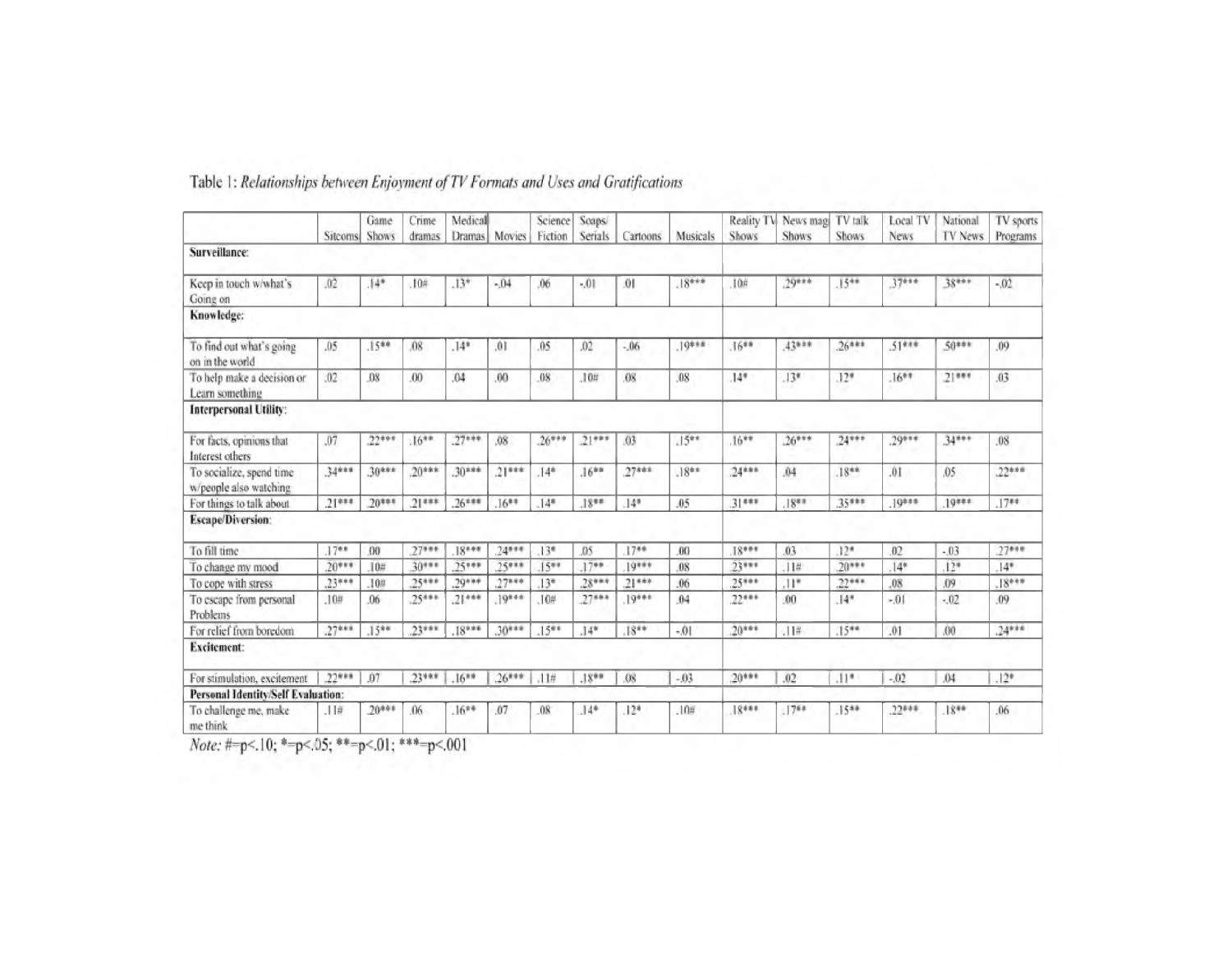entertainment venue]," "[downtown theater district]," "in the [downtown entertainment district] or at local clubs;" "visiting local museums; going out to dinner or having drinks with family or friends; getting together and socializing with friends;" "reading books and magazines; listening to music on the radio, records, CDs or tapes;" "relaxing while watching television; actively playing sports with other people, such as golf, basketball, baseball;" "other sports such as fishing, swimming, hiking; jogging, walking or exercising for leisure;" "playing games on the Internet or Xbox, Nintendo, or Playstation; surfing the Internet for leisure;" "going to local theme parks; shopping on a weekend afternoon for leisure;" "traveling outside the area." The item for watching television was separated out as a measure of affinity for television as a leisure-time activity and the standardized score used as a variable (Affinity for TV). Responses to the other leisure options were standardized and summed up for a measure of enjoyment of other leisure options (Other Leisure alpha = .80).

#### Social Categories

Conventional measures were used to measure age, education, household income, gender, marital status and ethnicity (see Table 2).

### Analysis and Results

An open-ended question asked respondents to describe what reality shows have in common. Responses showed that the collective audience identified three of the four key ingredients ofthe format: competition, unscripted but planned behavior, and the use of nonactors. They failed to mention limited rather than open-ended time frames as a characteristic, perhaps because subsequent "seasons" of "Survivor" or "Big Brother" and frequent reruns of programs such as "Road Rules" obscured this factor. In some instances, the number of original installments ofreality shows comes close to those of other formats.

Responses included substantial numbers who said they had not watched the programs and didn't know (13 percent of the sample), while a fourth of the sample merely stated their dislike ofthe format using various terms. And 12 percent used the format's defining term for a reverse characterization—saying the programs were unrealistic. These findings speak to the dimensions of plausibility, typicality and factuality that Hall's (2003) focus group used to evaluate such fare.

Of the remaining 155 respondents who offered features, 34 percent mentioned competition of one sort or another, many citing money, challenges, survival contests, and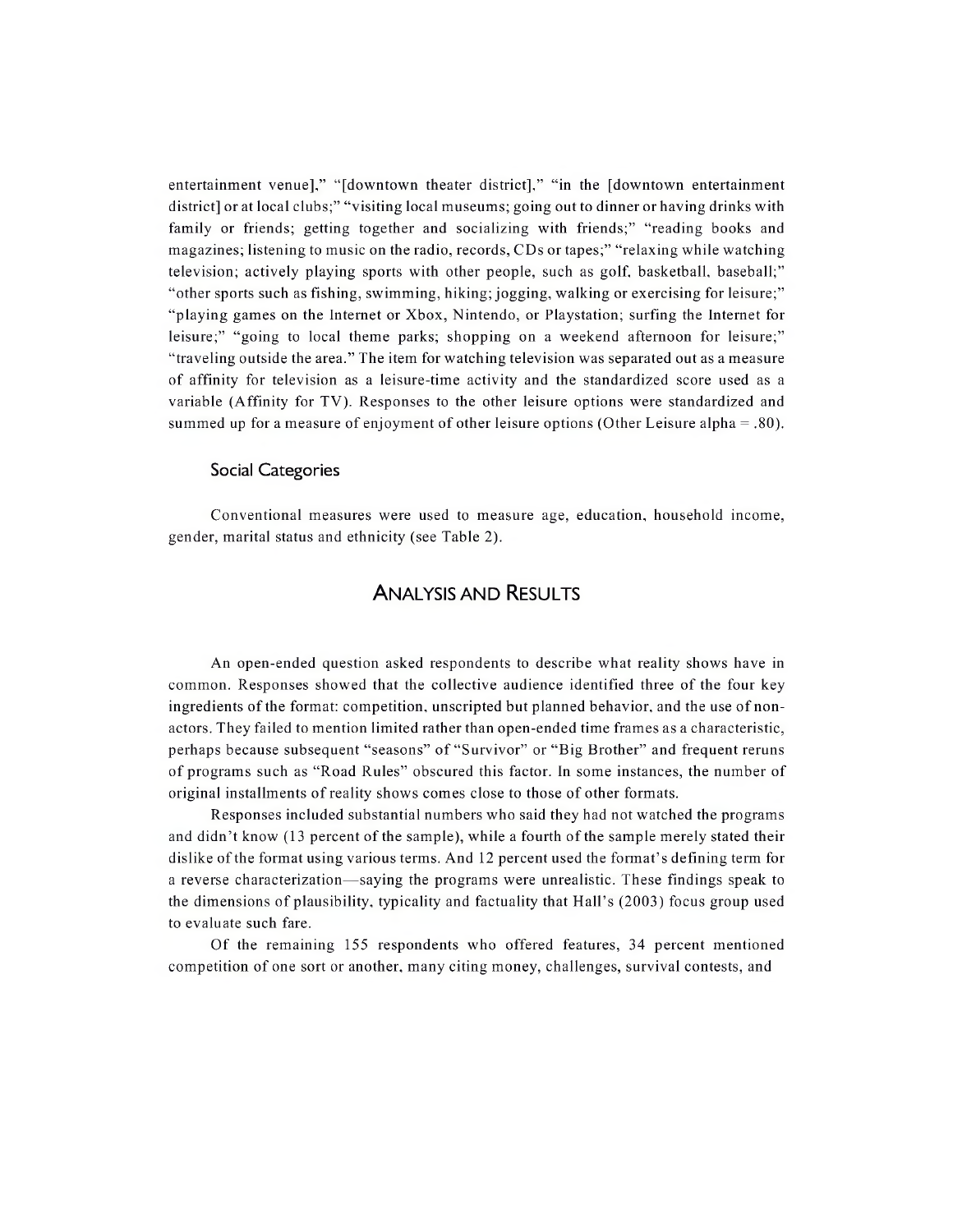| Format<br>Enjoyed: | Parasocial<br><b>Uses &amp; Gratifications</b> | Presence<br>Viewing |  |
|--------------------|------------------------------------------------|---------------------|--|
| Reality TV shows   | $68***$                                        | $41***$             |  |
| News magazines     | .06                                            | .02                 |  |
| TV talk shows      | $36***$                                        | $.14*$              |  |
| Local TV news      | $14*$                                          | .06                 |  |
| National TV news   | $.12*$                                         | .08                 |  |
| TV sports programs | .04                                            | .02                 |  |
| Situation comedies | $23***$                                        | .06                 |  |
| Game shows         | $32***$                                        | $.17**$             |  |
| Crime dramas       | $20***$                                        | $13*$               |  |
| Medical dramas     | $23***$                                        | $16***$             |  |
| Movies             | $25***$                                        | $18**$              |  |
| Science fiction    | $.19***$                                       | $15***$             |  |
| Soaps/serials      | $.26***$                                       | $22***$             |  |
| Cartoons           | .10#                                           | .04                 |  |
| Musicals           | $17**$                                         | .07                 |  |

Table 2: Relationships between Enjoyment of TV Formats and Parasocial Uses and Gratifications and Presence Viewing

Note: #=p<.10; \*=p<.05; \*\*=p<.01; \*\*\*=p<.001

people taking chances or making fools of themselves to win prizes.<sup>6</sup> Some 20 percent gave responses indicating the programs represented unscripted but planned though often natural behavior. The third defining characteristic—use of non-actors as participants—was cited by 16 percent, including comments that shows featured "regular people," although some mentioned diversity and an emphasis on youth.<sup>7</sup>

The sample also saw other features as common to reality television programs. Some five percent or more mentioned an emphasis on relationships and friendships, including fighting and strategizing. An equal number cited an emphasis on sex, love and vulgarity, with several references to low morals. Smaller numbers cited the following: the programs are dramatic, suspenseful; the programs are funny; the programs are mean spirited, exploitative and degrading to participants; the programs try to shock, act crazy; the programs are inexpensive to produce; the programs become predictable, with repetitive patterns of behavior.

The first research question asked what uses and gratifications predict enjoyment of reality TV programs and other television formats. As Table <sup>1</sup> shows, the uses and

6One respondent said people acted "like gladiators" while another noted that features portrayed were generally just "everyday life."

'One respondent took note of the locales, saying that the shows placed "real people in unreal situations," perhaps a nod to the "Fear Factor" or the "Amazing Race," which have contests in exotic or what appear to be dangerous situations.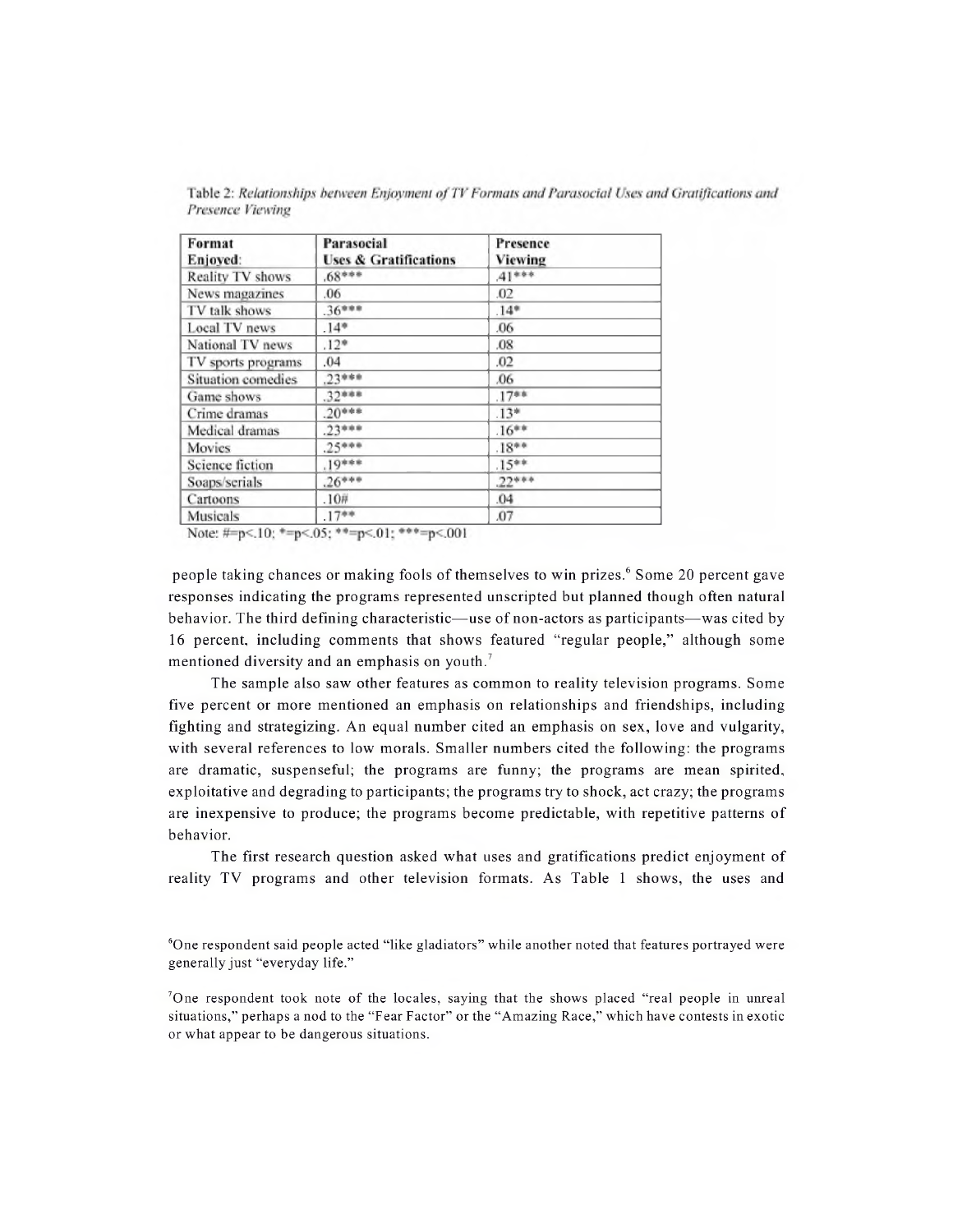gratifications sustaining enjoyment of particular formats are consistent with the literature (see Jeffres, 1994; Rubin et al., 1994), with surveillance, knowledge and interpersonal utility uses being fulfilled by "actuality" programming—news magazines, talk shows, local and national TV news. Formats representing "fiction" are enjoyed for escape and diversion, excitement and personal identity. There are some deviations from these patterns: musicals attract audiences for surveillance, knowledge and interpersonal utility but not escape, excitement or personal identity, and sports programming serve all functions except surveillance and knowledge. And the format that is the focus of this project provided the strongest pattern of correlations between enjoyment and uses and gratifications, suggesting that reality TV cuts across all gratifying dimensions and uses.

A factor analysis of the television uses and gratifications<sup>8</sup> yielded two factors that roughly correspond to an affective dimension (stimulation, escape from personal problems, relief from boredom, to socialize with others, to fill time, to change my mood and to cope with stress) and a cognitive dimension (to keep in touch with what's going on, for facts and opinions interesting others, to find out what's going on in world, to help make a decision or learn something, and to challenge me or make me think; see Table 1). Interestingly, watching television for things to talk about—the interpersonal-mass communication linking use—loaded on both dimensions. When people's factor scores were used as variables to reduce the data, we find additional confirmation ofthe patterns, with the "affective" uses and gratifications dimension correlating with enjoyment of sitcoms, crime dramas, sports programs, movies, science fiction, afternoon serials, and cartoons. The "cognitive" uses dimension correlated with enjoyment of news magazines, local news, national news and musical programs. And both dimensions correlated with enjoyment offour formats—reality

 ${}^{8}$ Principal components analysis, with Varimax rotation, suggested that the affective dimensions: (1) accounted for 29.9% of the variance explained, as compared to 22.3% for the cognitive dimension factor (2). The factors can be summarized as follow (with full information available from the authors):

Rotated Component Matrix (\*) Component <sup>1</sup> 2

Q68 TVUG to keep in touch w/what's going on .018 .750

Q69 TVUG for stimulation, excitement .651 .125

Q70 TVUG to escape from personal problems .747 .109

Q71 TVUG for relief from boredom .770 -.021

Q72 TVUG for facts, opinions that interest others .324 .650

Q73 TVUG to socialize, spend time w/people also watching .525 .261

Q74 TVUG to find out what's going on in world -.033 .813

Q75 TVUG to help make a decision or learn something .089 .641

Q76 TVUG to fill time .690 -.038

Q77 TVUG for things to talk about .568 .468

Q78 TVUG to change my mood .712 .218

Q79 TVUG to challenge me, make me think .277 .658

Q80 TVUG to cope with stress .731 .209

Extraction Method: Principal Component Analysis; Rotation Method: Varimax, Kaiser Normalization.

\*: Rotation converged in 3 iterations.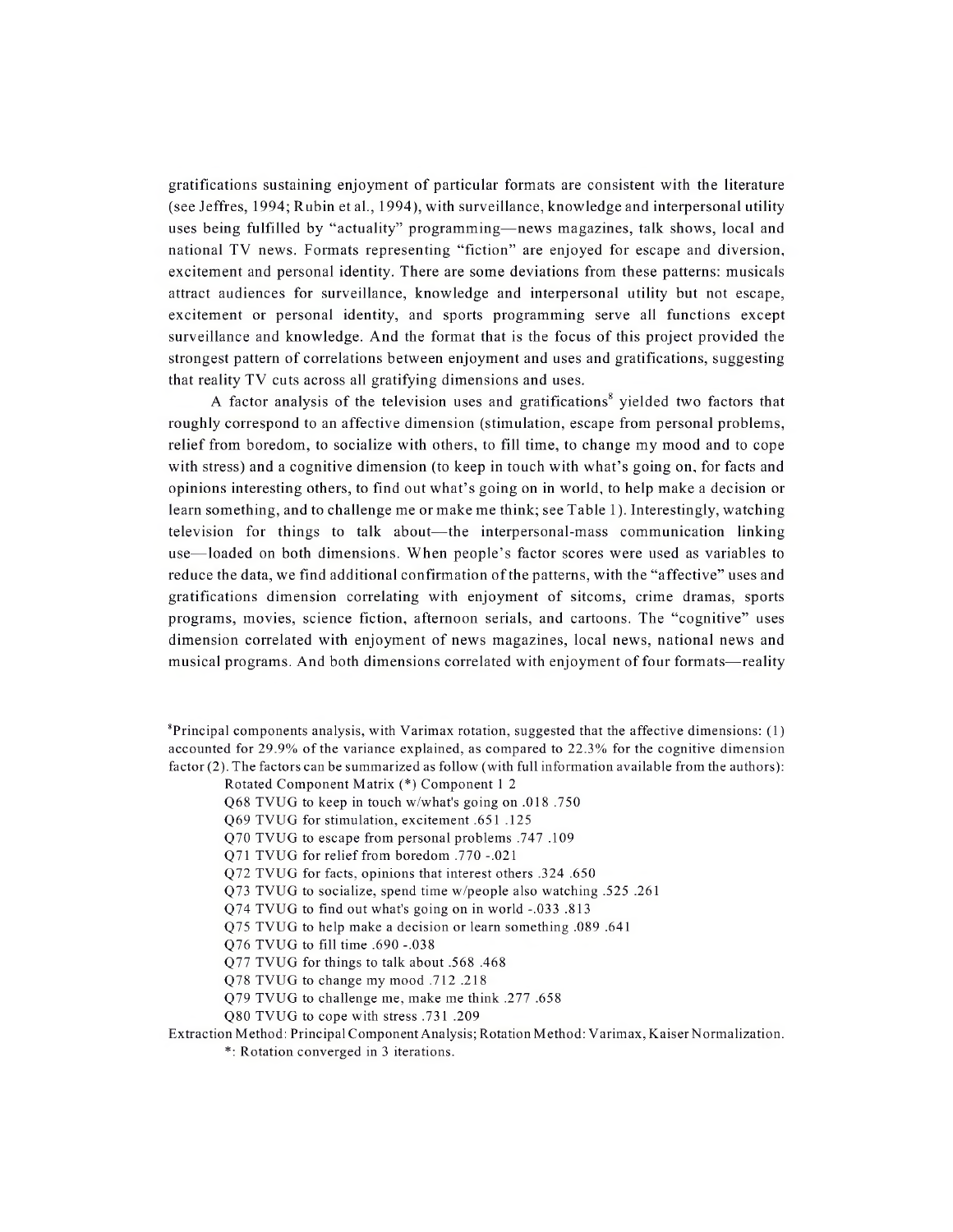TV shows, talk shows, medical dramas and game shows.

The first hypothesis predicted that parasocial uses and gratifications would be positively related to enjoyment of reality television programs. The hypothesis was strongly supported, as the correlation between enjoyment ofreality TV and the parasocial scale was .68 ( $p$ <.001). The second research question asked whether enjoyment of other television formats would be correlated with parasocial uses and gratifications. As Table 2 shows, the parasocial uses and gratifications scale is positively related to enjoyment of all but three of the television formats: talk shows, local news, national news, sitcoms, game shows, crime dramas, medical dramas, movies, science fiction programs, afternoon soaps/serials, and musicals.

The second hypothesis predicted that presence viewing would be positively related to enjoyment of reality television programs. This too is confirmed  $(r=.41, p<.001)$ . The third research question asked whether other television formats would be positively related to presence. As Table 2 shows, the pattern of correlations is similar to that for parasocial uses and gratifications, except that presence is unrelated to viewing news, sports programs, cartoons and musicals. Thus, those who experience TV viewing as a "non-mediated" phenomenon are more likely to enjoy watching reality TV programs, talk shows, sitcoms, game shows, movies, crime and medical dramas, science fiction and afternoon serials.

Moving beyond simple bivariate correlations, it's useful to assess the extent to which we can predict enjoyment of viewing reality TV programs and other formats. That is, we need to move beyond finding statistically-significant correlations to accounting for levels of variance in our dependent measures that have practical consequences in applied situations. Thus, we considered regression models to see to what extent we could "predict" enjoyment of reality television programs and other formats. Since social categories are an alternative source of variance in media behavior decisions, those relationships were examined first. Except for gender, there is a pattern of negative relationships between social categories and enjoyment of reality TV, parasocial uses and gratifications and the scale tapping presence. Thus, younger, less educated, less wealthy, unmarried and non-whites are more likely to enjoy watching reality TV programs, are more likely to seek out parasocial uses and gratifications in their viewing, and are more likely to experience a sense of nonmediation while viewing.

Our analysis used hierarchical regression to predict enjoyment ofreality TV programs, with social categories entered first (age, education, household income, gender, marital status, ethnicity), then the set of 13 uses and gratifications items for viewing, and then the two scales tapping parasocial uses and gratifications and the presence experience. As Table <sup>3</sup> shows, social categories account for 17.5 percent of the variance in enjoyment of reality TV programs, with TV uses and gratifications explaining an additional <sup>8</sup> percent — and the two parasocial and presence scales another 17.5 percent — for a total of 43 percent of the variance. When the same model is employed but including only the parasocial scale alone in the third step, parasocial uses and gratifications still account for 16.6 percent of the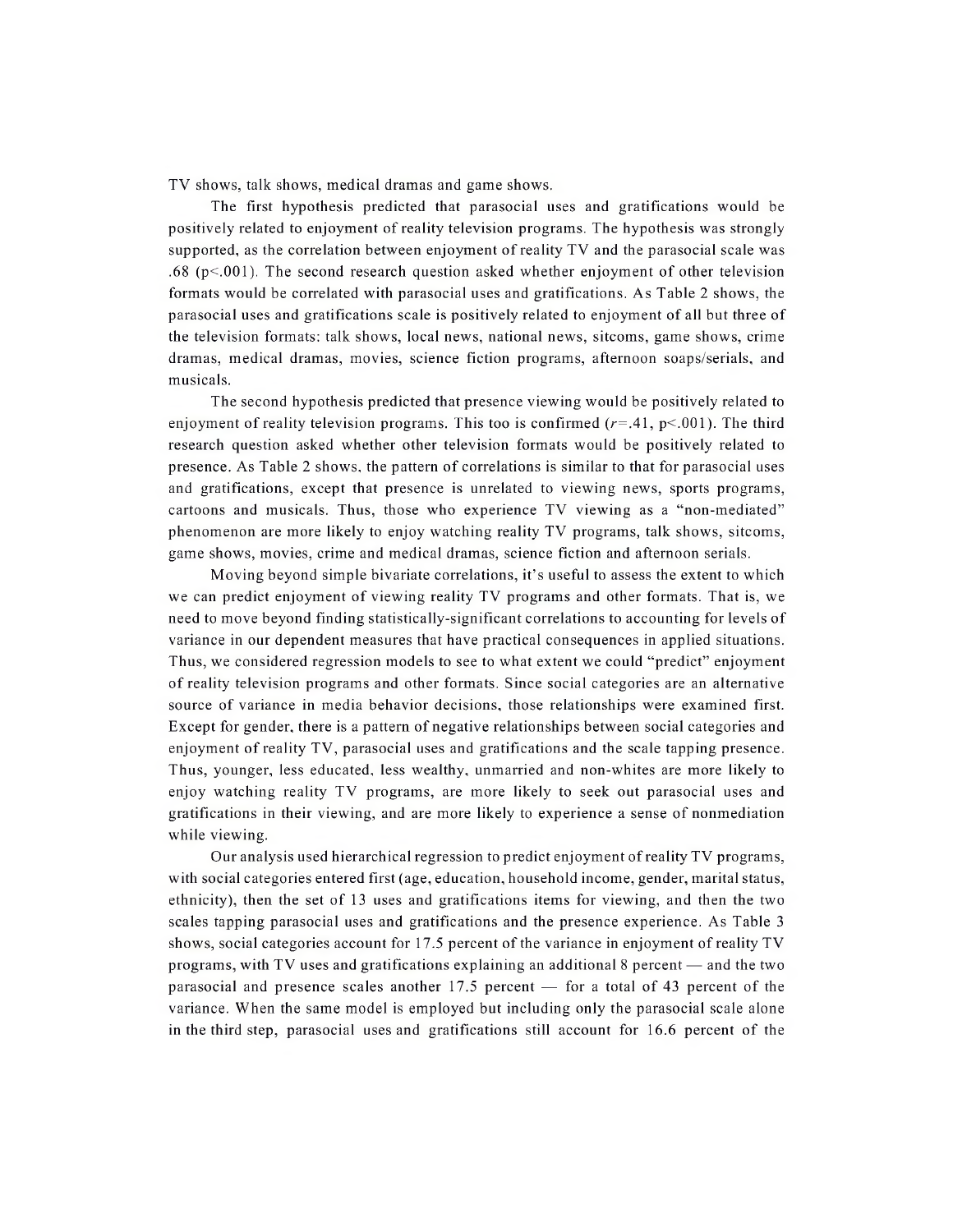|                          | R   | R Sq. | <b>Change F Change</b>                    | Standardized<br><b>Betas</b>                                                                                                                |
|--------------------------|-----|-------|-------------------------------------------|---------------------------------------------------------------------------------------------------------------------------------------------|
| Social categories        | .42 | .175  | 8.8<br>p < .001                           | Age $(-.27***)$<br>Ethnicity $(-.16**)$                                                                                                     |
| TV Uses & Gratifications | .51 | .083  | 2.0<br>p < 018                            | Age $(-.27***)$<br>Ethnicity (-.12#)<br>Find out what's going on (.15#)<br>For things to talk about $(.20^{**})$                            |
| Parasocial/Presence      | .66 | .175  | $36.4 \text{ p} < 0.001$                  | $Age(-18**)$<br>For opinions, facts (-.14*)<br>To find out what's going on $(.13\#)$<br>Parasocial (.42***)<br>Presence (.12 <sup>®</sup> ) |
|                          |     |       | $R = 0.66$ , R Sq. = 43, F = 8.56 p < 001 |                                                                                                                                             |

Table 3: Predicting Enjoyment of Reality TV Programs

additional variance  $(R = .65; R$  Square = .424; F=8.9, p<.001). And when the social categories are excluded in a subsequent regression model, the 13 TV uses and gratifications items and the two parasocial and presence scales still account for 38.3 percent ofthe variance  $(R = .62; R$  Square = .383, F=10.9, p<.001); in this analysis, the two parasocial and presence scales account for 24.7 percent of the variance beyond the 13.7 percent already accounted for by the 13 TV uses and gratifications.

The analyses to this point suggest a fairly successful application of the uses and gratifications literature — the general dimensions and the more specific parasocial and presence measures — in predicting enjoyment of a novel format. We proceeded to employ the same models to see whether the same pattern would be found in predicting more established TV formats. As Table 4 shows, in only two instances does the amount of variance explained exceed 30 percent, and those are for enjoyment of the two news programs. Most models explain between a fifth and a fourth of the variance in enjoyment of the established formats. A closer examination shows that the set of 13 TV uses and gratifications are as successful or more so in explaining enjoyment ofthe established formats as they were in accounting for the 8.3 percent of variance in enjoyment of reality TV programs. In a couple instances, particularly the "actuality" formats centering around news, the general uses and gratifications dimensions are more successful, accounting for a fifth of the variance in enjoyment.

Since television viewing is generally an expressive behavior that competes with alternative leisure options, we proceeded to consider a path model that incorporates leisure options as well as an individual's affinity for television as such a leisure-time activity (see Fig. 1). In the overall model, social categories influence affinity for television as a leisure option as well as enjoyment of other leisure options, but there is no direct path to enjoyment of reality television from the demographic factors. Enjoyment of TV is correlated with the other leisure options (beta= .19,  $p<0$ ) and both of these have positive paths to the mean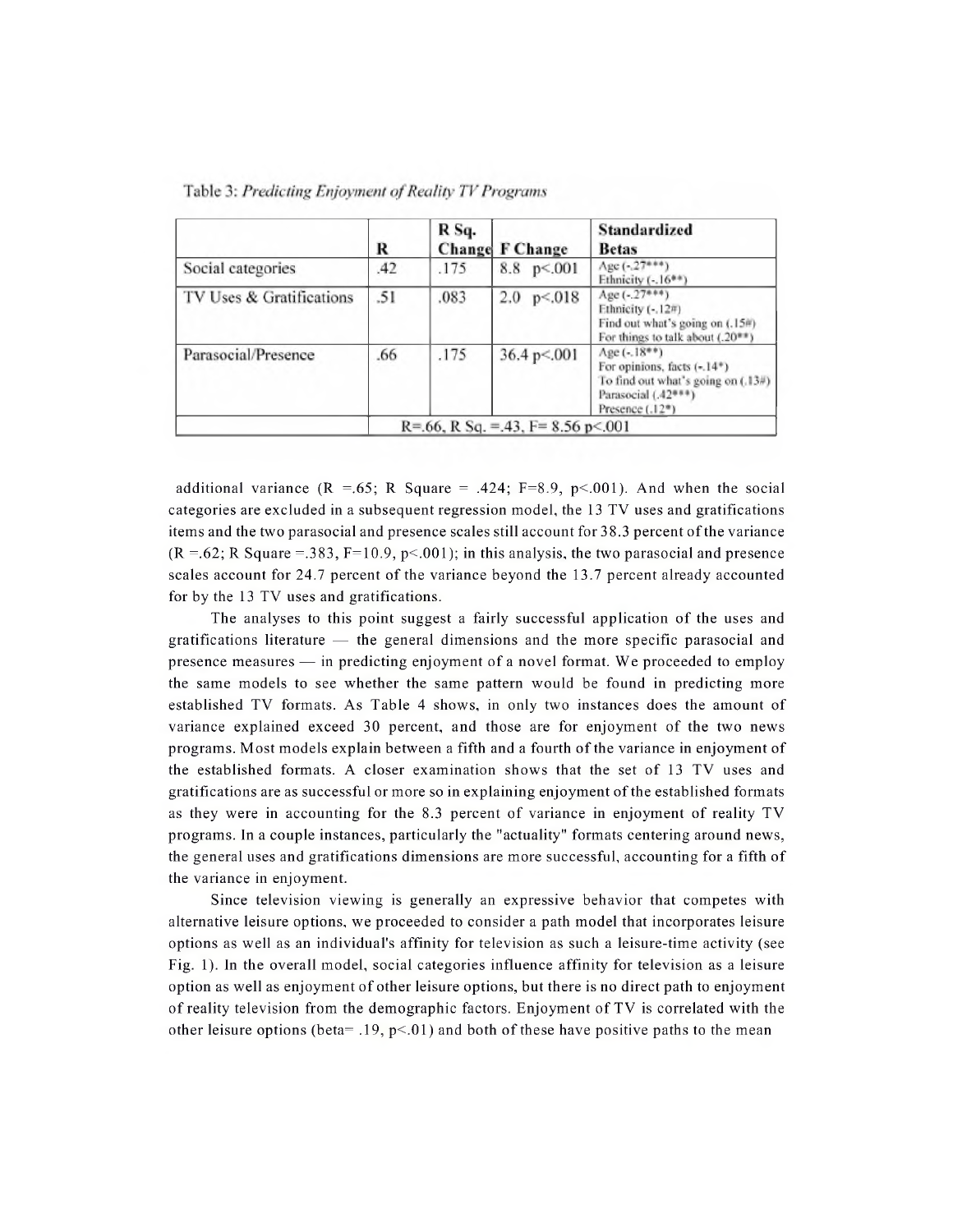| $\mu$ and $\tau$ , a reducting <i>convenient</i> by Concert and <i>Mematic</i> | R              | R Sq. Change                        | F Change                  |
|--------------------------------------------------------------------------------|----------------|-------------------------------------|---------------------------|
| <b>Situation Comedies</b>                                                      |                | R=.52; R Square=.267 F=4.08, p<.001 |                           |
| Social categories                                                              | .38            | $-14$                               | 7.00 p< 001               |
| TV Uses & Gratifications                                                       | .51            | .11                                 | $2.76$ p<.001             |
| Parasocial/Presence                                                            | .52            | .01                                 | $1.71$ n.s.               |
| <b>Game Shows</b>                                                              |                | R=.48; R Square=.233 F=3.40, p<.001 |                           |
| Social categories                                                              | .25            | .06                                 | $2.84 \text{ p} \le 0.02$ |
| TV Uses & Gratifications                                                       | .43            | .12                                 | $2.64$ p $< 01$           |
| Parasocial/Presence                                                            | .48            | .05                                 | 7.80 p<.001               |
| <b>Crime Dramas</b>                                                            |                | R=.46; R Square=.203 F=2.95, p<.001 |                           |
| Social categories                                                              | .32            | .10                                 | 4.83 p<.001               |
| TV Uses & Gratifications                                                       | ,45            | .10                                 | 2.27 p< 01                |
| Parasocial/Presence                                                            | .46            | 01                                  | .80 n.s.                  |
| <b>Medical Dramas</b>                                                          |                | R=,46; R Square=,214 F=3.04, p< 001 |                           |
| Social categories                                                              | .28            | .08                                 | $3.46 \text{ p} < 0.003$  |
| TV Uses & Gratifications                                                       | .45            | .13                                 | 3.97 p <. 001             |
| Parasocial/Presence                                                            | .46            | .01                                 | $1.14$ n.s.               |
| <b>Movies</b>                                                                  |                | R=.46; R Square=.215 F=3.06, p<.001 |                           |
| Social categories                                                              | .37            | .13                                 | $6.45$ p $< 0.01$         |
|                                                                                |                | .08                                 |                           |
| TV Uses & Gratifications                                                       | .46            | .00                                 | 1.79 p < 05               |
| Parasocial/Presence                                                            | .46            |                                     | $.52$ n.s.                |
| <b>Science Fiction Programs</b>                                                |                | R=.48; R Square=.23 F=3.40, p<.001  |                           |
| Social categories                                                              | .39            | .16                                 | 7.67 p< .001              |
| TV Uses & Gratifications                                                       | .47            | .07                                 | 1.64 p<.075               |
| Parasocial/Presence                                                            | .48            | .01                                 | $1.25$ n.s.               |
| <b>Afternoon Soaps/Serials</b>                                                 |                | R=.51; R Square=.264 F=4.02, p< 001 |                           |
| Social categories                                                              | .38            | .14                                 | 7.04 p<.001               |
| TV Uses & Gratifications                                                       | .50            | .10                                 | $2.55 p \le 0.003$        |
| Parasocial/Presence                                                            | .51            | .02                                 | $2.35 \text{ p} < 10$     |
| <b>Musicals</b>                                                                |                | R=.41; R Square=.168 F=2.26, p<.002 |                           |
| Social categories                                                              | .28            | .08                                 | $3.55 \text{ p} < 0.002$  |
| TV Uses & Gratifications                                                       | .39            | .07                                 | $1.50$ n.s.               |
| Parasocial/Presence                                                            | .41            | .02                                 | 2.75 $p < 07$             |
| <b>Cartoons</b>                                                                |                | R=.50; R Square=.25, F=3.81, p<.001 |                           |
| Social categories                                                              | .42            | .18                                 | $9.03 \text{ p} < 0.01$   |
| TV Uses & Gratifications                                                       | .49            | .07                                 | 1.59 p<.089               |
| Parasocial/Presence                                                            | .50            | .01                                 | $1.40$ n.s.               |
| <b>Sports Programs</b>                                                         |                | R=.54; R Square=.295 F=4.69, p< 001 |                           |
| Social categories                                                              | .42            | .17                                 | 8.68 p<.001               |
| TV Uses & Gratifications                                                       | .54            | .12                                 | 2.98 p<.001               |
| Parasocial/Presence                                                            | 54             | .01                                 | $1.09$ n.s.               |
| <b>News Magazine Programs</b>                                                  |                | R=.49; R Square=.238 F=3.49, p<.001 |                           |
| Social categories                                                              | .20            | .04                                 | $1.65$ n.s.               |
| TV Uses & Gratifications                                                       | .48            | .20                                 | 4.70 p<.001               |
| Parasocial/Presence                                                            | .49            | .00                                 | 38 n.s.                   |
| <b>Talk Shows</b>                                                              |                | R=.52; R Square=.269 F=4.11, p<.001 |                           |
| Social categories                                                              | .30            | .09                                 | 4.02 p<.001               |
| TV Uses & Gratifications                                                       | 49             | .15                                 | 3.52 p<.001               |
| Parasocial/Presence                                                            | .52            | .03                                 | 5.29 p <. 006             |
| <b>National TV News</b>                                                        |                | R=.61; R Square=.367 F=6.50, p<.001 |                           |
| Social categories                                                              | .39            | .15                                 | 7.41 p<.001               |
|                                                                                |                |                                     |                           |
| TV Uses & Gratifications                                                       | .60            | .21                                 | $6.15 \text{ p} < 0.001$  |
| Parasocial/Presence                                                            | .61            | 00                                  | $.38$ n.s.                |
| <b>Local TV News</b>                                                           |                | R=.60; R Square=.367 F=6.43, p<.001 |                           |
| Social categories                                                              | A <sub>I</sub> | .16                                 | 8.24 p <. 001             |
| TV Uses & Gratifications                                                       | .60            | .19                                 | 5.47 p<.001               |
| Parasocial/Presence                                                            | .60            | .01                                 | $1.31$ n.s.               |

Table 4: Predicting Enjoyment of Other TV Formats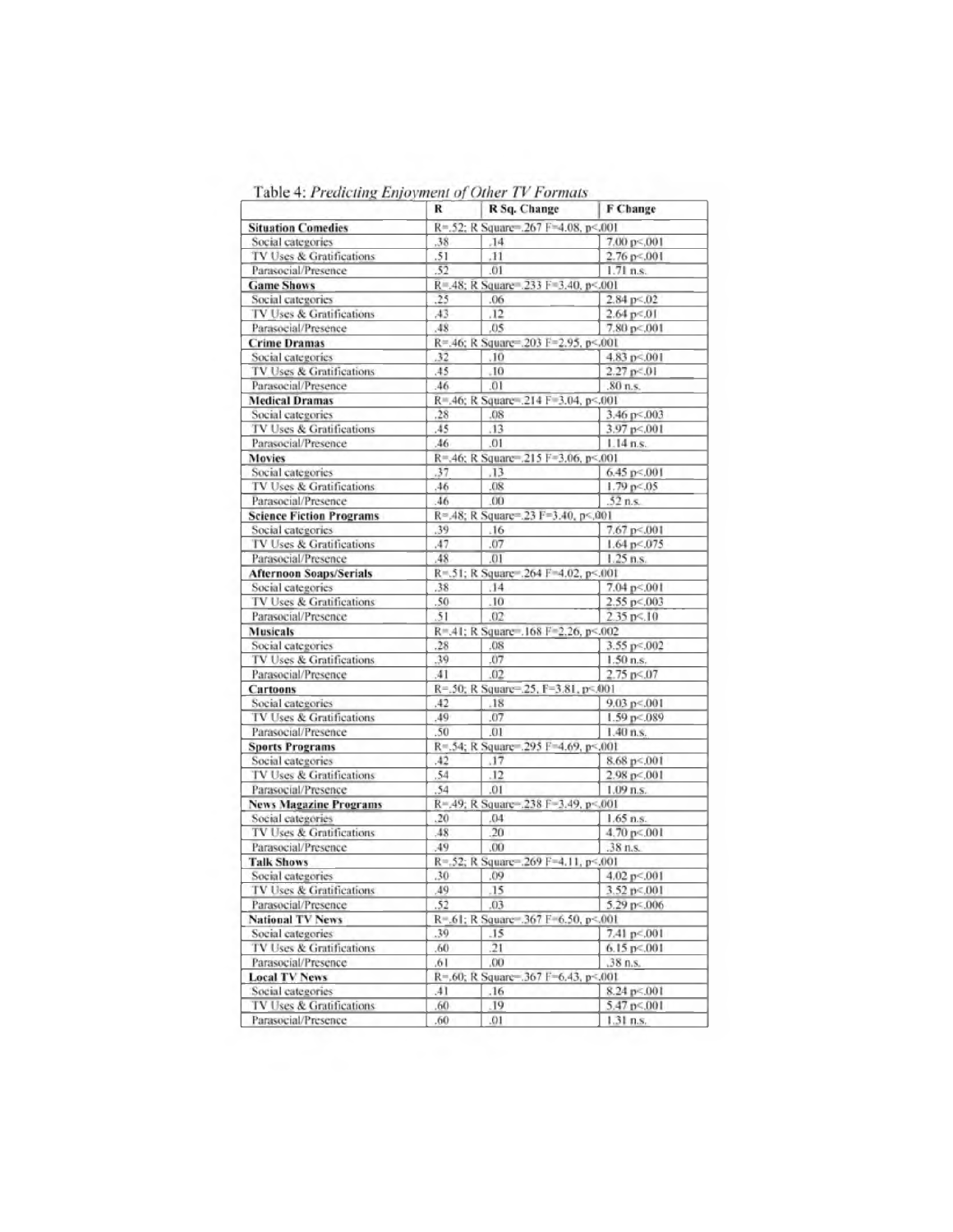uses and gratifications derived from viewing television (betas = .23 and .30,  $p<.001$ ).

Those who like watching TV are more likely to rate higher on the parasocial scale (beta= .11,  $p<0.05$ ). The TV uses and gratifications scale — tapping the extent to which TV gratifies viewers across all 13 dimensions — has direct paths to both of the parasocial (beta= .21,  $p<.001$ ) and presence scales (beta= .15,  $p<.001$ ). Those who enjoy other leisure options are less likely to experience TV viewing as nonmediated (beta  $=$  -.20, p<.001). Only three direct paths lead to enjoyment of the reality television format: enjoyment of other leisure options (beta=.11, p<.05), parasocial uses and gratifications (beta = .54, p<.001) and the overall TV uses and gratifications scale (beta=.34,  $p<0.01$ ). The path from affinity for television as a leisure activity to enjoyment of reality television programs approaches statistical significance (beta=.10,  $p<10$ ). Clearly, this places reality television as an expressive behavior in a leisure context where it's quite compatible with enjoyment of other options.

#### **DISCUSSION**

In the emergent multi-channel environment, the networks have been among the most content-diversified programmers, owing to their strategy of casting a wide net by offering many forms of common denominator programming (Abelman & Atkin, 2010; Grant, 1994; Litman et al., 1994). And with the emergence of new networks like Fox, we've seen the development of new formats like reality TV, the patronage dimensions of which were established by the present study. On balance, study results demonstrate the utility of applying new and traditional uses and gratifications measures, alongside presence, to explain audience enjoyment of reality fare.

The dimensions of audience appeal for newer formats uncovered here helps update and expand work on audience uses and gratifications for television, as the relative explanatory power of our models compares favorably with past work. Seeking a more efficient ratings yield for the programming dollar, the networks have embraced the relatively inexpensive reality programs, with program decisions increasingly dictated by financial considerations (e.g., Newcomb, 2007). The utility ofthe models used here suggests that programmers could draw from the academic literature in mass communication to understand what uses and gratifications and other factors sustain viewing patterns of novel formats.

In particular, this study demonstrates that we can contribute to this understanding if we move beyond the general uses and gratifications dimensions toward more targeted uses (e.g., Lin, 1994). Here, we found that enjoyment of the reality TV format was positively related to more uses and gratifications dimensions than to any of the more established formats. However, it is the addition of the more focused, parasocial uses and gratifications that allows us to more accurately gauge our target, enjoyment of reality television programming. The difference in the overall models is the added explanation provided by the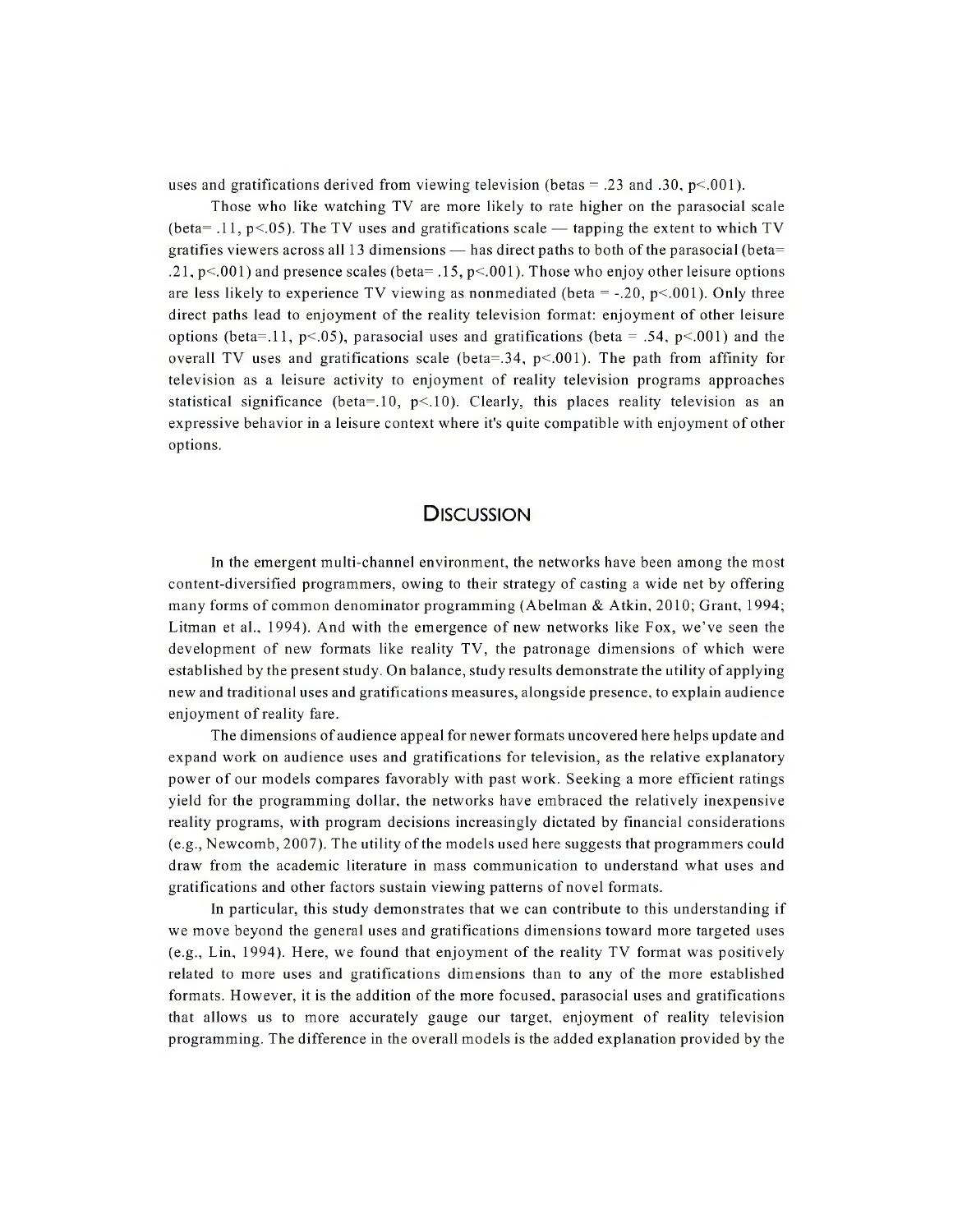more specialized parasocial and presence scales, confirming our argument that we need to move beyond the general dimensions represented in the literature to uses and gratifications that more closely target the format and the experiences derived from viewing (e.g., Hall, 2003). As new sub-formats have emerged, each has tended to provide more footage of offstage behaviors of participants, as well as profiles that are shot to give audiences more opportunities for identifying with contestants.

Although our focus is on a rather new and variegated format, the results offer some suggestions for how to approach enjoyment of other formats as well. One of the most competitive arenas in television is the local evening news. And, while stations compete with "entertainment" graphics and pacing that glosses over facts and details, our models suggest that an opposite approach might be more successful. Enjoyment of local TV news is related to knowledge and surveillance functions, as well as interpersonal utility and personal identity/self evaluation, but not to stimulation, excitement or boredom gratifications. Neither of the parasocial or presence scales explained additional variance, but this should be expected. These scales thus fail to enhance our targeting ability in applying the relevant uses and gratifications dimensions, at least as operationalized in this study. We still might employ the parasocial notion in measuring relationships with on-air news personalities, since it has been established in earlier work (e.g., Rubin & McHugh, 1987). However, it's also useful to conceptualize applied uses and gratifications sub-dimensions of surveillance, knowledge, interpersonal utility and personal identity that might lead broadcast journalists to consider "non-entertainment" elements of news.

The symbiotic goals of our study can be served by a fuller consideration of implications for format development, which has been accelerated by the fractionalization of audience accompanying new cable, satellite and broadcast programmers. As commentators (e.g., Abelman & Atkin, 2010, p. 206) note, "network programming in the last few decades has been characterized by soaring program costs, lower program cancellation thresholds and rising program realignment rates that should have increased network program diversity." Litman et al. (1994) further suggest that, rather than emulating cable with a fragmentation in format offerings, the networks have instead responded to new competition by providing general interest formats. Since the networks have neither the desire nor the ability to match the depth of formatting offered on a specialized cable service, they focus instead on general, common denominator programming that embraces less costly formats (e.g., game shows, reality programming), hoping to realize a greater ratings bang for their programming buck. And given that enjoyment of the reality TV format is sustained by the widest array of uses and gratifications, relative to other formats, this choice turned out to be a sound one for the networks. One of the distinguishing features of this relatively new format involves the blurring of boundaries between audiences and "actors"/participants in the reality programs themselves.

Bearing these distinctive format attributes in mind, this study focused on people's enjoyment of reality television and other formats while employing uses and gratifications,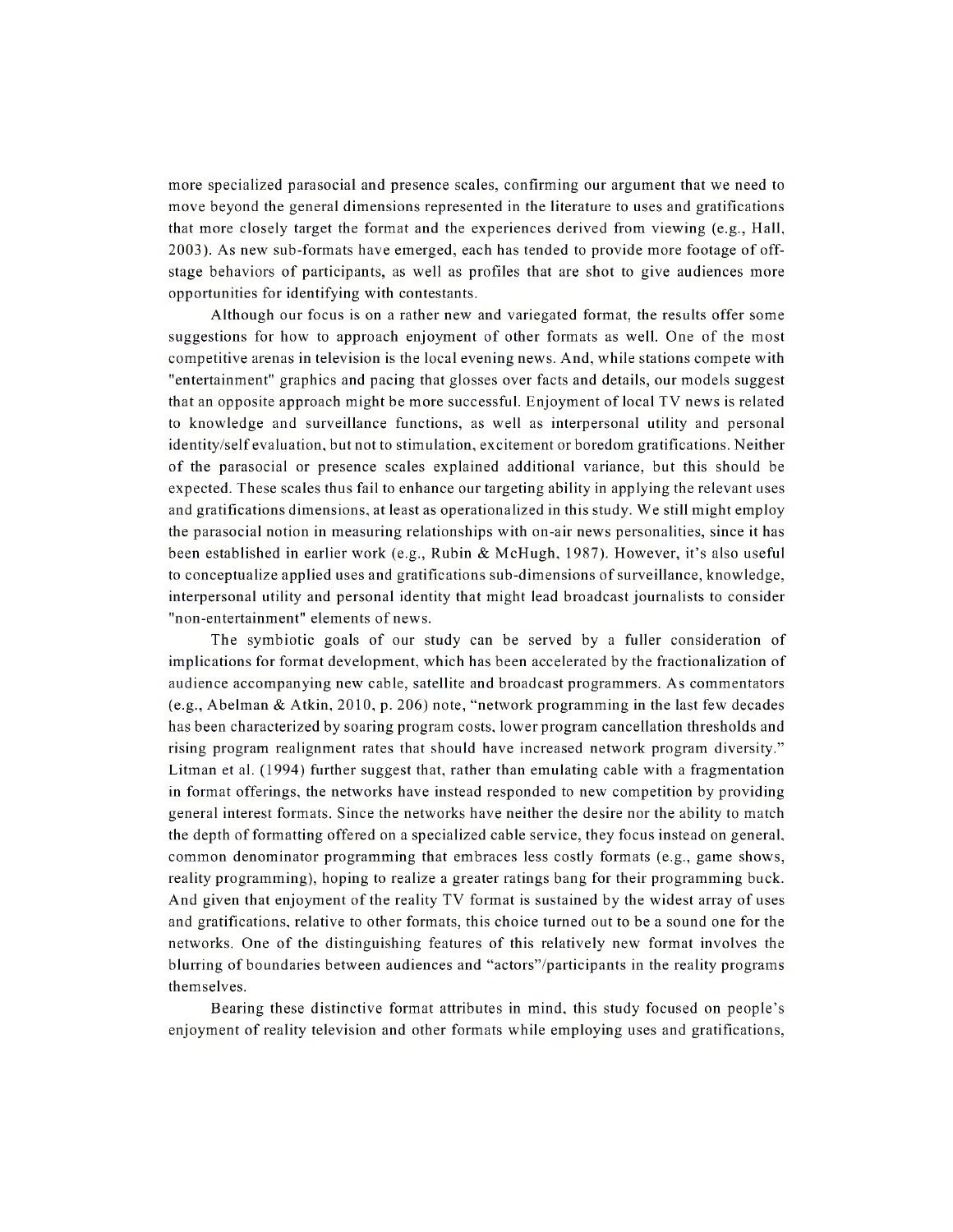parasocial and presence literatures. But there's a larger lesson suggested. Much of our literature focuses on pieces ofthe mass communication puzzle. Uses and gratifications links media behavior patterns to people's needs. The effects literature links media exposure patterns to audience behaviors. Separate literatures focus on media organizations and how messages are constructed. One ofthe missing links is content theory—how patterns ofmedia content evolve and through what process — which can show how changes in media content patterns, changes in audience exposure patterns, and message construction patterns are linked. If uses and gratifications can provide the match between content perceptions and message construction, we are a step closer to mapping the complex set ofrelationships that make up a mass communication system. The emergence of novel forms provides an opportunity for such research because audience perceptions are forming.

The same might also apply in creative processes. Producers of a situation comedy know what's expected, what ingredients are necessary and likely to be successful. When the "first" reality television program received high ratings, producers could not be certain of what audiences were reacting to, and experimentation followed. This study does not document how creative people in the industry take into account audience reactions (e.g., the ratings) in their work, and that is a missing piece of the puzzle. As for the presence dimension, most studies measure it directly after the media experience. Perhaps this more general inquiry about the audience feelings about programming lessened the level of presence reported.

With broadcasters now offering up to five digital channels per station under the recent government mandated conversion to digital formats—including a move to higher definition formats commanding greater audience presence (e.g., Lombard & Ditton, 1997) — it will be important to repeat this work over time. The predictive role played by presence variables in our models establishes the utility of this concept in the larger context of audience uses and gratifications. Later work should investigate the relative audience utility for reality shows as reruns for local stations, where industry wisdom suggests that reality shows seldom perform well in syndication, long a realm dominated by situation comedies (Flint, 2004).

More generally, uses and gratifications theory suggests that audiences seek out media for particular uses and gratifications that also could be fulfilled with non-media options. In the case of parasocial uses, people use media to develop personal relationships, which also could be fulfilled with face-to-face interactions that occur during other leisure activities. Reality programs present an option for people with more limited social skills and unattractive non-media leisure options in their environment. Others may watch reality shows with groups of friends, using the TV programs as an opportunity to reinforce personal relationships. In addition to other leisure interests, other competitors for fulfilling people's uses and gratifications might include interpersonal communication and mediated point-topoint communication, e.g., seeking interaction through Facebook and social networking sites, chat-rooms, or going to coffee shops (e.g., Atkin et ah, 2005). By focusing more precisely and targeting behaviors, we move away from such grand theory building in the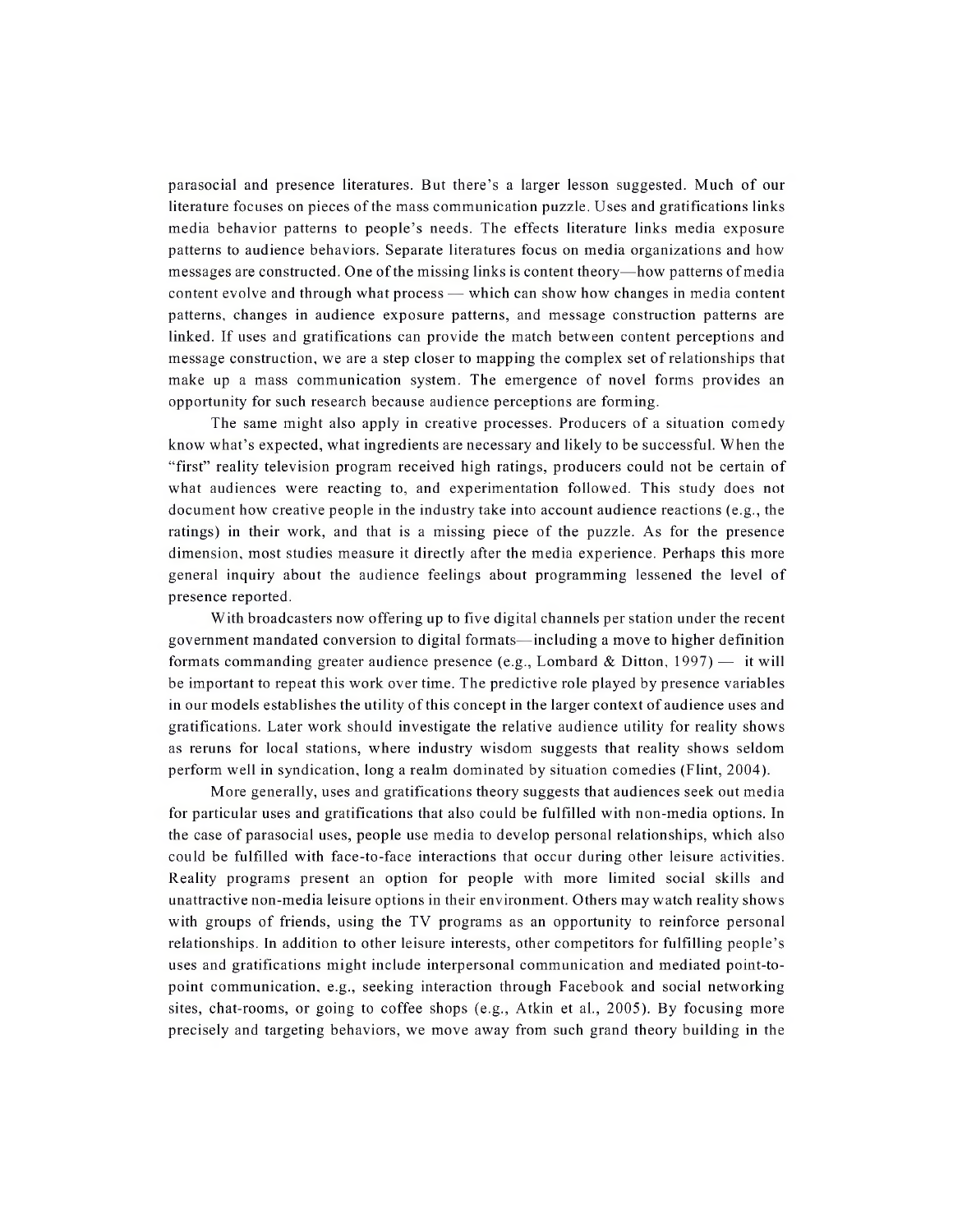short run but enhance the utility of our work, providing support for Einstein's oft-cited aphorism: "There's nothing so practical as a good theory."

## **REFERENCES**

- Abelman, R., & Atkin, D. J. (2010). *The televiewing audience: The art and science ofwatching TV.* Cresskill, NJ: Hampton Press.
- Abelman, R. & Atkin, D. (2000). What children watch when they watch TV: Putting theory into practice. *Journal ofBroadcasting & Electronic Media, 44,* 143-154.
- Adams, W. J. (1993). TV program scheduling strategies and their relationship to new program renewal rates and rating changes. *Journal ofBroadcasting & Electronic Media, 37,* 465-474.
- Andrejevic, M. (2002). The kinder, gentler gaze of Big Brother: Reality TV in the era of digital capitalism. *New Media & Society, 4,* 251-270.
- Atkin, D. J., Jeffres, L., Neuendorf, K., Lange, R., & Skalski, P. (2005). Why they chat: Predicting adoption and use of chat rooms. In M. Salwen, B. Garrison, & P. D. Driscoll (Eds.). *Online News and the Public* (pp. 303-322). Mahwah, NJ: Lawrence Erlbaum.
- Austin, B. A., & Gordon, T. F. (1987). Movie genres: Toward a conceptualized model and standardized definitions. In B. A. Austin (Ed.), *Current research in film: Audiences, economics, and law* (Vol. 3) (pp. 12-33). Norwood, NJ: Ablex.
- Beard, J. G., & Ragheb, M. G. (1980). Measuring leisure satisfaction. *Journal ofLeisure Research, 12,* 20-33.
- Berger, A. A. (1992). *Popular culture genres: Theories and texts.* Newbury Park, CA: Sage Publications.
- Biocca, F. (1991). *Mental models of television: Toward <sup>a</sup> theory of the semantic processing of television.* Paper presented to the Information Systems Division at the annual division of the International Communication Association, Chicago.
- Bishop, D. W. (1970). Stability of the factor structure of leisure behavior: Analyses of four communities. *Journal ofLeisure Research, 2,* 160-170.
- Bracken, C. C., & Atkin, D. J. (2004). How screen size affects perception oftelevision: A survey of presence-evoking technology in our living rooms. *Visual Communication Quarterly, 11,23-37.*
- Braudy, L. (2002).The *world in aframe: What we see in films, 25th anniversary edition.* Chicago, IL: University of Chicago Press.
- Brown, J. D., Campbell, K., & Fischer, L. (1986). American adolescents and music videos: Why do they watch? *Gazette, 37,* 19-32.
- Civitillo, V. (2001, Sept. 21). The dangers of reality TV. *The Rider News,* p. 8.
- Custen, G. F. (1986). The classical Hollywood cinema—film style and mode of production to 1960 (Book Review). *Journal ofCommunication. 36(2),* 123-132.
- Derrida, J. (1980). The law of genre. *Critical Inquiry,* 7(1), 55-81.
- Dillon, C., Keogh, E., Freeman, J., & Davidoff, J. (2000). *Aroused and immersed: The psychophysiology ofpresence.* Presented at Presence 2000, 3rd International Workshop on Presence, Delft University of Technology, Delft, The Netherlands.
- DiMaggio, P. (1997). Culture and cognition. *Annual Review of Sociology*, 23, 263-287.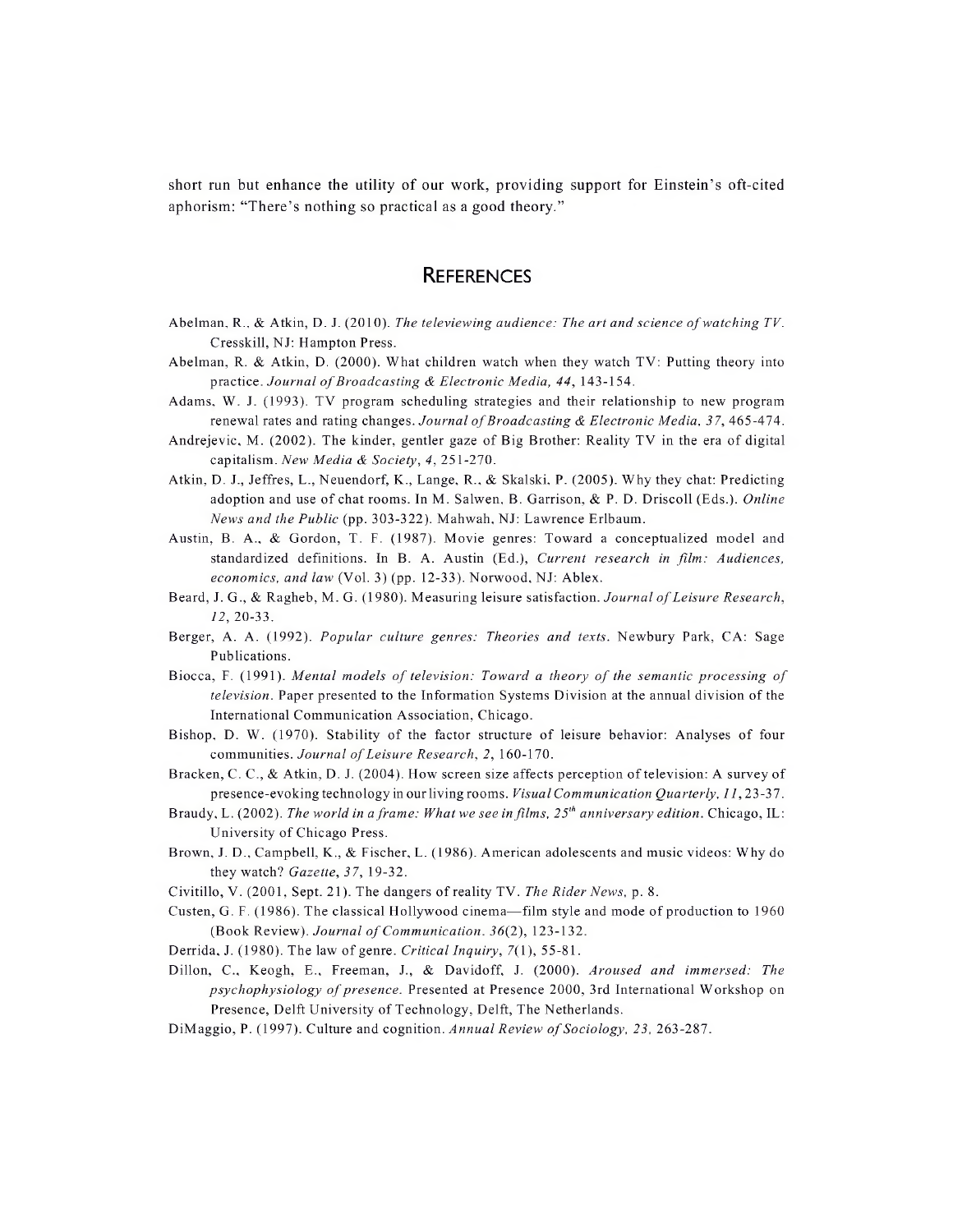- Dimmick, J. W., McCain, T. A., & Bolton, W. T. (1979). Media use and the life span: Notes on theory and method. *American Behavioral Scientist, 23,* 7-31.
- Dobos, J., & Dimmick, J. (1988). Factor analysis and gratification constructs. *JournalofBroadcasting & Electronic Media, 32,* 335-350.
- Duncan, M. & Brummett, B. (1989). Types and sources of spectating pleasure in televised sports. *Sociology ofSport Journal, 6,* 195-211.
- Dupagne, M. (1999). Exploring the characteristics of potential high-definition television adopters. *Journal ofMedia Economics,* 12, 35-50.
- Fetveit, A. (1999). Reality TV in the digital era: A paradox in visual culture? *Media, Culture & Society, 21,* 787-804.
- Flint, J. (2004, Jan. 21). The dearth of network sitcoms hurts stations seeking reruns. *Wall Street Journal,* pp. B1, 6.
- Gehring, W. (Ed.). (1988). *The handbook of American film genres*. New York: Greenwood Press.
- Glass, A. L., & Waterman, D. (1988). Predictions of movie entertainment value and the representativeness heuristic. *Applied Cognitive Psychology, 2,* 173-179.
- Grant, A. (1994). The promise fulfilled? An empirical analysis of program diversity on television. *Journal ofMedia Economics,* 7(1), 51-64.
- Grant, B. K. (Ed.). (1977). *Film genre: Theory and criticism.* Metuchen, NJ: Scarecrow Press.
- Hall, A. (2003). Reading realism: Audiences' evaluations of the reality of media texts. *Journal of Communication, 53,* 624-641.
- Hall, A. (2006). Viewers' perceptions ofreality programs. *Communication Quarterly, 54,* 191-211.
- Henningham, J. P. (1985). Relations between television news gratifications and content preferences. *Gazette, 35,* 197-208.
- Horton, D., & Wohl, R. R. (1956). Mass communication and para-social interaction: Observations on intimacy at a distance. *Psychiatry, 19,* 215-229.
- Houlberg, R. (1984). Local television news audience and the para-social interaction. *Journal of Broadcasting, 28,* 423-429.
- Jeffres, L. W. (1994). *Mass media processes* (2nd ed.). Prospect Heights, IL: Waveland Press.
- Jeffres, L., Neuendorf, K., & Giles, D. (1990, November 16). *Film genre: Matching audience expectations with critical assessments.* Paper presented at the annual conference ofthe Midwest Association for Public Opinion Research.
- Jeffres, L. W., Atkin, D. J., Neuendorf, K. A., & Lin, C. A. (2004). The influence of expanding media menus on audience content selection. *Telematics & Informatics, 21,* 317-334.
- Jones, J. M. (2003). Show your real face: A fan study of the UK Big Brother transmissions (2000, 2001, 2002). Investigating the boundaries between notions of consumers and producers of factual television. *New Media & Society, 5,* 400-421.
- Kaminsky, S. M., with Mahan, J. H. (1985). *American television genres.* Chicago: Nelson-Hall.
- Kang, M. & Atkin, D. (1999). Exploring the role of audience uses and gratifications in the adoption of multimedia cable. *Telematics & Informatics, 16* (4), 59-74.
- Katz, E., Gurevitch, M., & Haas, H. (1973). On the use of the mass media for important things. *American Sociological Review, 38,* 164-181.
- Levy, M. R. (1979). Watching TV news as para-social interaction. *Journal ofBroadcasting, 23,* 69- 80.
- Liebes T., & Katz E. (1990). *The export of meaning: Cross-cultural readings of Dallas.* New or k: Oxford University Press. Lin, C. A. (1996). Looking back: The contribution of Blunder and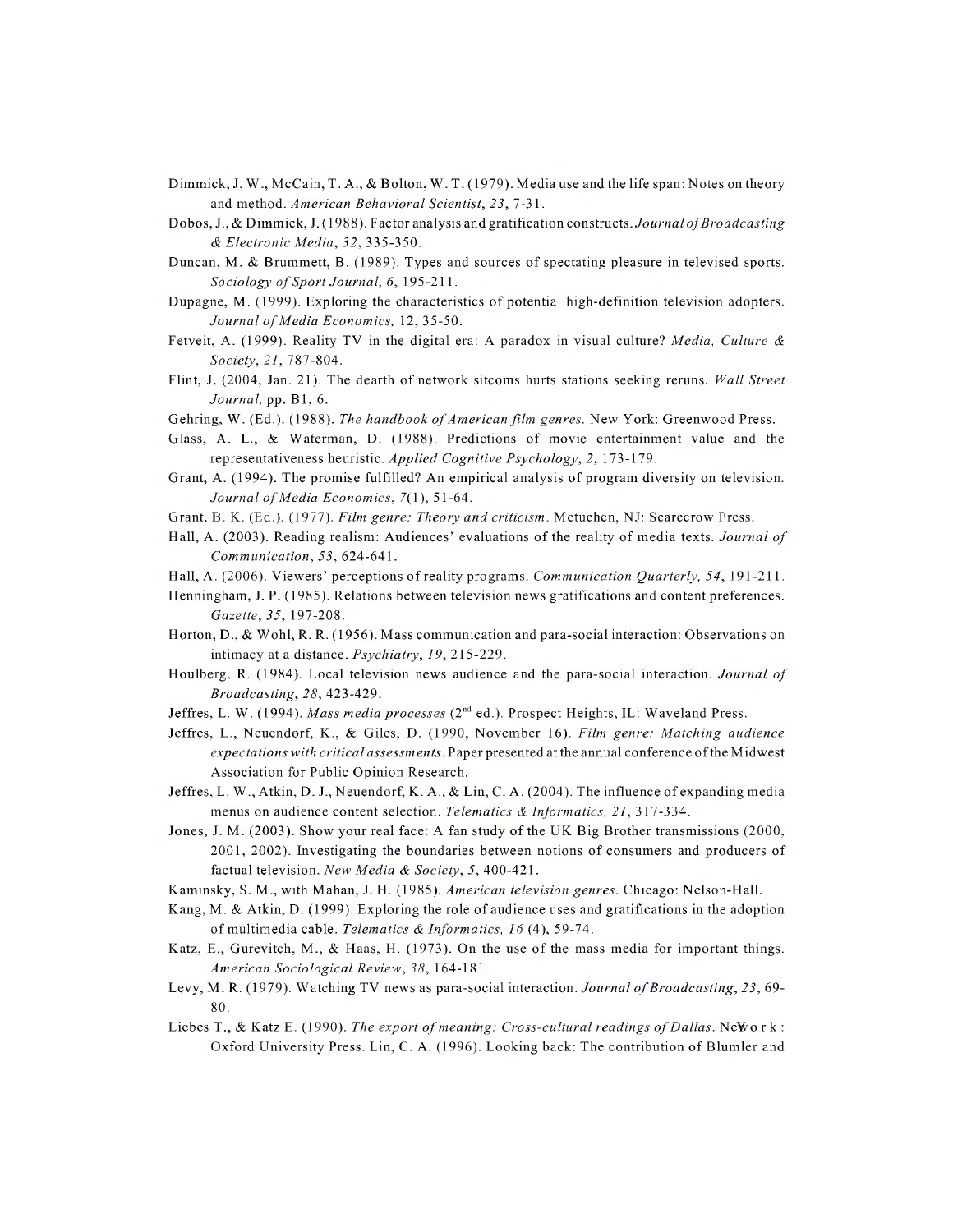Katz's *Uses ofMass Communication* to communication research. *Journal ofBroadcasting & Electronic Media, 40,* 574-581.

- Lin, C. A. (1995a). Diversity of network prime-time program formats during the 1980s. *Journal of Media Economics, 8(4),* 17-28.
- Lin, C. A. (1995b). Network prime-time programming strategies in the 1980s. *Journal of Broadcasting & Electronic Media, 39,* 482-495.
- Lin, C.A. (1994). Audience fragmentation in a competitive video marketplace. *Journal of Advertising Research, 34(6),* 30-38.
- Lin, C.A., Atkin, D., & Abelman, R. (2002). The influence of network branding on audience
- affinity for network television. *Journal of Advertising Research*, 42, 19-32.
- Litman, B. R., Hasegawa, K., Shrikhande, S., & Barbatsis, G. (1994). Measuring diversity in U.S. television programming. *Studies in Broadcasting, 30,* 131-153.
- Livingstone, S. M. (1988). Why people watch soap opera: An analysis ofthe explanations of British viewers. *European Journal ofCommunication, 3,* 55-80.
- Lombard, M., & Ditton, T. (1997). At the heart of it all: The concept of presence. *Journal of Computer-Mediated Communication, 3(2).*
- Lombard, M., & Ditton, T. B. (2001). *Measuring presence: A literature-based approach to the development ofa standardized paper andpencil instrument.* Presented to Presence 2001: The Third International Workshop on Presence, Philadelphia, PA.
- Lundy, L. K., Ruth, A. M., & Park, T. D. (2008). Simply irresistible: Reality TV consumption patterns. *Communication Quarterly, 56,* 208-225.
- McDonald, D. G., & Glynn, C. J. (1984). The stability ofmedia gratifications. *Journalism Quarterly, 61,* 542-549, 741.
- McKechnie, G. E. (1974). The psychological structure of leisure: Past behavior. *Journal ofLeisure Research, 6,* 27-45.
- McQuail, D., Blunder, J. G., & Brown, J. R. (1972). The television audience: A revised perspective. In D. McQuail (Ed.), *Sociology of mass communications* (pp. 135-165). Harmondsworth: Penguin.
- Mittell, J. (2004). *Genre and television: From cop shows to cartoons in American culture.* New York: Routledge.
- Nabi, R. L., Biely, E. N., Morgan, S. J., & Stitt, C. R. (2003). Reality-based television programming and the psychology of its appeal. *Media Psychology, 5,* 303-330.
- Newcomb, H. (Ed.). (2007). *Television: The critical view* (7th ed.). New York: Oxford University Press.
- Palmgreen, P., & Rayburn, J. D. II (1985). An expectancy-value approach to media gratifications. In K. E. Rosengren, L. A., Wenner, & P. Palmgreen (Eds.), *Media gratifications research: Current perspectives* (pp. 61-72). Beverly Hills, CA: Sage.
- Perse, E. M., & Rubin, A. M. (1990). Chronic loneliness and television use. *Journal ofBroadcasting & Electronic Media, 34,* 37-53.
- Pierce, R. C. (1980). Dimensions of leisure I: Satisfactions. *Journal ofLeisure Research, 12,* 5-19.
- Rubin, R. B., & McHugh, M.P.(1987). Development ofparasocial interaction relationships. *Journal ofBroadcasting & Electronic Media, 31,* 279-292.
- Rubin, R. B., Palmgreen, P., & Sypher, H. E. (Eds.). (1994). *Communication research measures: A sourcebook.* New York: Guilford Press.